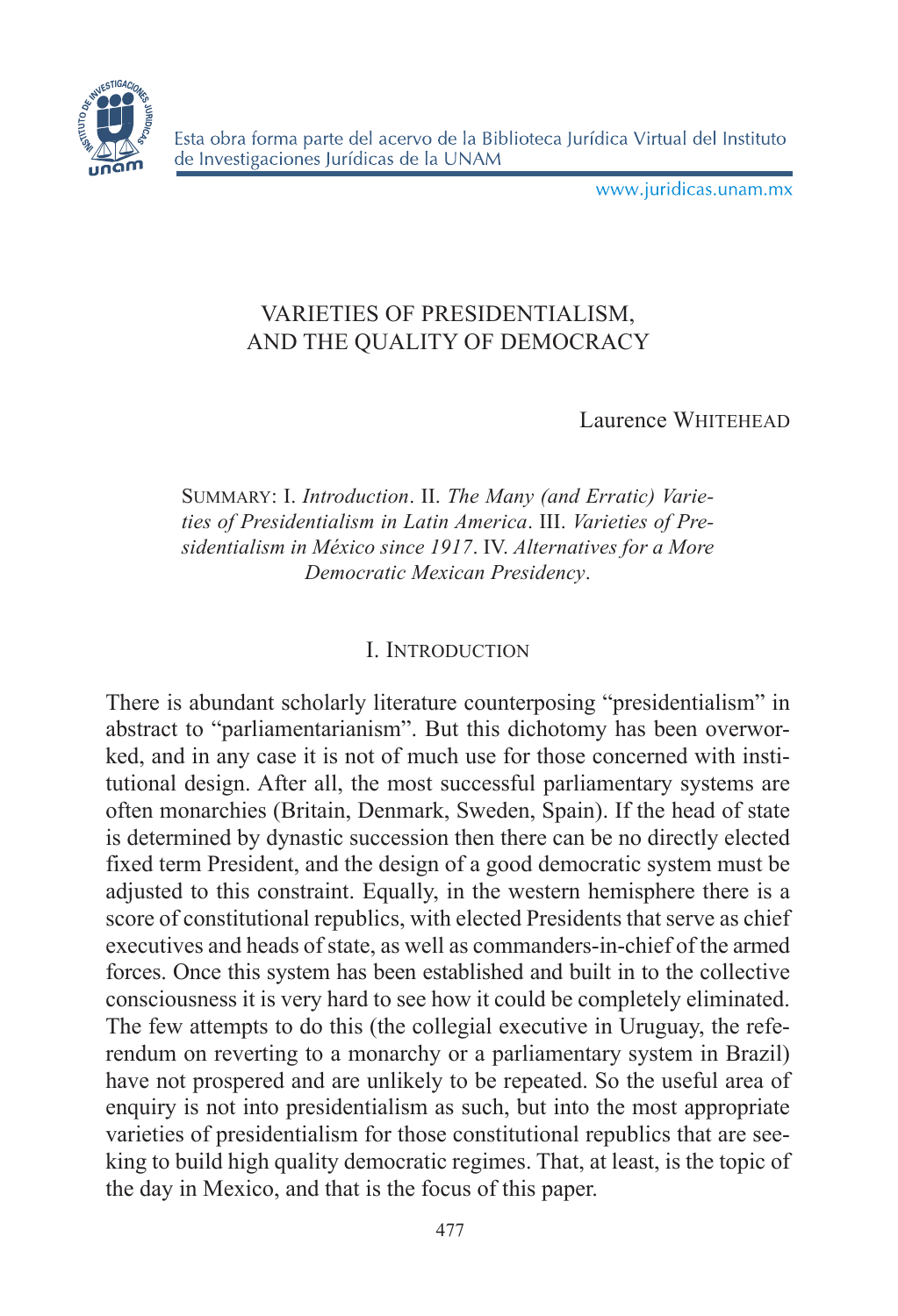"Varieties of Presidentialism" can be analysed from a formal and institutionalised perspective and much good work has already been done in this regard. But the "quality of democracy" literature also draws attention to the informal and de-institutionalised aspects of regime performance, especially when examined in terms of citizen expectations and satisfaction, and not just from a narrowly functionalist or legalistic standpoint. The second is the angle of enquiry pursued here. This is not to undervalue the significance of the constitutional provisions defining the role of the presidency and its powers and obligations in relation to the other branches of government. In particular, this aspect of presidentialism will be given due attention in section III (where the case of Mexico is examined from a comparative perspective), but before that the paper reviews the diversity of practices found in Latin America (section II) embraces a wide range of possibilities with strict observance of the formal rules very much the minority case. For that reason it dwells on topics such as weak institutionalization; the encroachment of one branch of government on the spheres of activity properly reserved to another branch; and the political realities and tacit or informal conventions driving such executive behaviour. The concluding section IV draws some inferences from this kind of analysis concerning the most constructive approaches to the strengthening of presidential legitimacy within a "good quality of democracy" framework. While the modification of constitutional rules certainly belongs among the approaches worthy of consideration here, both sections II and III give grounds for caution about the way such modifications are likely to play out in practice. As the Brazilian reformers of the 1990s were painfully and slowly educated by their people to understand, abstract rule changes designed to "improve incentives" may disrupt tacit understandings, provoke emotional resistance, or in other ways produce consequences unintended by their authors. The adjustment of proposals to take into account local context and popular understanding; modesty concerning the reliability of our diagnoses and prescriptions; and a general preference for incremental development rather than silver bullet blueprints – these are the elements likely to do least harm. They could even assist the political leadership of a new democracy such yours to improve the workings of the venerable institution operating from Los Pinos, and might thereby somewhat enhance the quality of Mexico's democracy.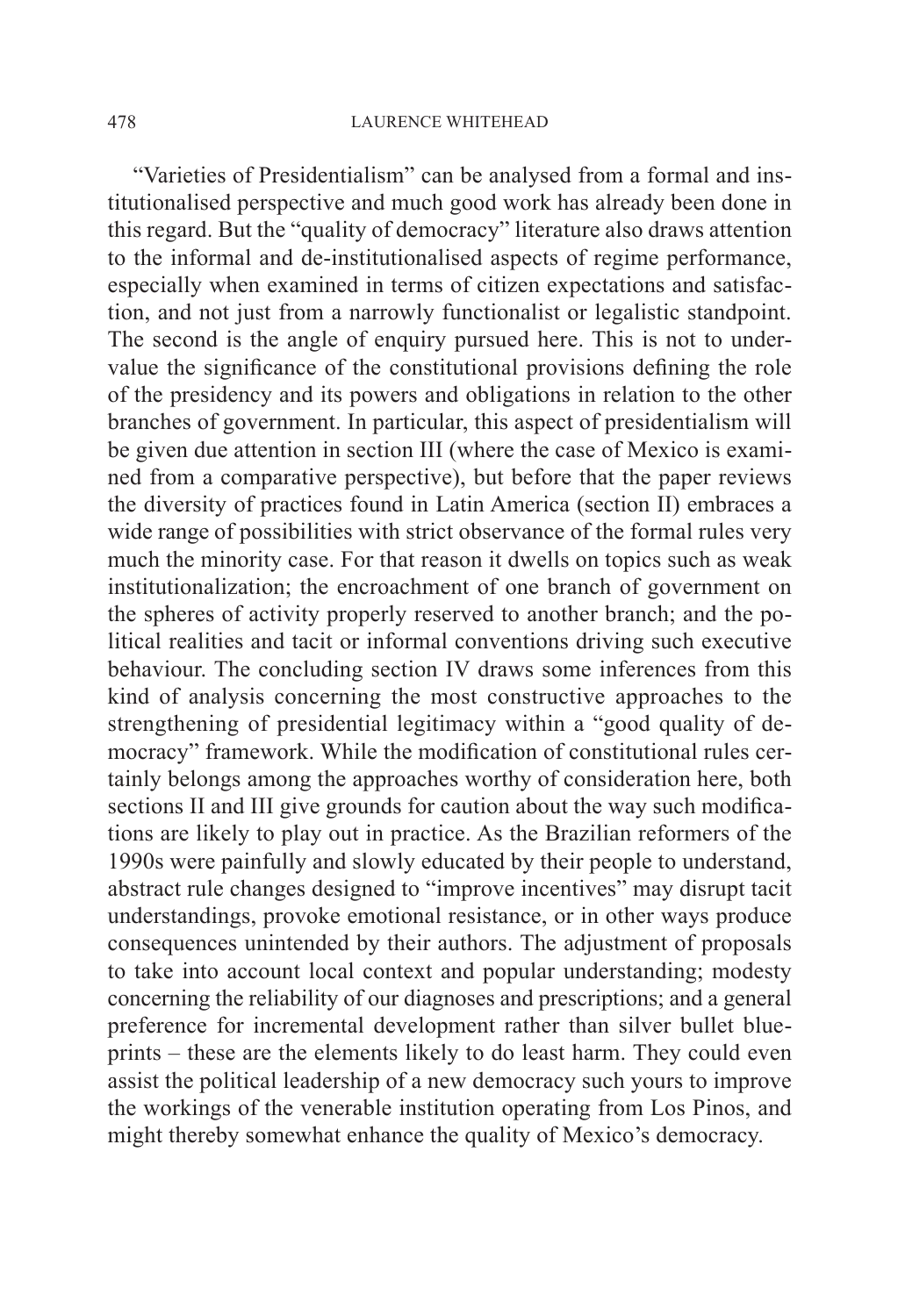### II. The Many (and Erratic) Varieties of Presidentialism in Latin America

Fidel Castro occupied the presidency of the Cuban Republic continuously for around 45 years; Alfredo Stroessner lasted for forty years as the personal ruler of Paraguay. By comparison Parfirio Diaz served only 35 years (including a 4 year interlude when he governed Mexico through a proxy). Now entering his tenth year as the democratically elected President of Venezuela, Hugo Chavez expressed willingness, if the voters chose him, to outlast them all and serve until 2050, when he would be 95. (By a very narrow margin the Venezuelan electorate declined his generous offer). Juan Vicente Gomez only lasted in the same post for a mere 27 years, although (like Diaz) his political legacy included a passionate desire for alternation in office thereafter. Francisco Madero on the other hand, lasted little more than a year and was assassinated together with his Vice President when Huerta seized power. A fiction of legality was preserved when the Foreign Secretary succeeded to the Presidency as a preliminary to the elevation of the conspirator. Mexico has never since allowed a president to be displaced by his entourage. (The office of Vice President was never re-established). The President of the Bolivian Supreme Court, Eduardo Rodriguez Veltzé, took over in a crisis and organised elections in which he was not a candidate. Unlike most of his kind he left office with a very high popularity rating, having served for only seven months. After President de la Rua was driven from office one year into his term, no fewer than four politicians briefly occupied the Casa Rosada-for a week or two at a time, until the Peronist party rebuilt itself and conferred family dynastic control to the Kirchners. In summary, then, Latin America has a long track record of presidential rule, ranging from the lengthiest terms of incumbency recorded anywhere in the history of the world (Castro has outlasted almost all hereditary rulers) to the briefest and most evanescent.

Some presidents were kleptocrats, others earned less than the average airline pilot. Some were freemasons, some were ultra-montanes, some confronted the church and even sought to "defanaticise" the population through anti-clerical education. Some nationalised foreign investors or even the domestic banking system; others privatised pensions and basic infrastructure, and gave direct control over economic policy to the wealthiest entrepreneurs they could enlist, Some entered into backroom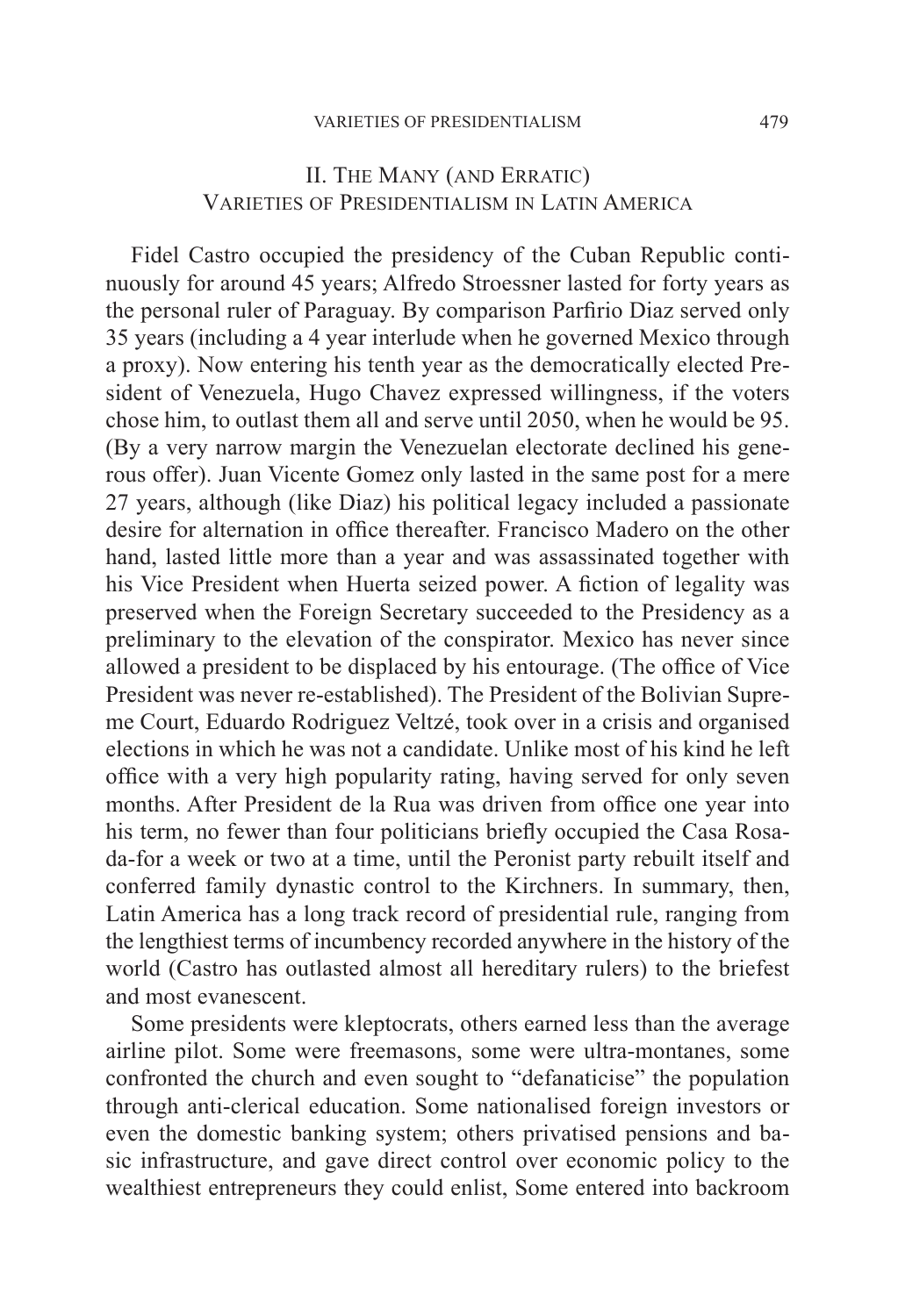understandings with drugs traffickers, paramilitary forces, death squads, or indeed insurgent groups; others went on hunger strikes, risked assassination, or were driven into exile, because they would not betray their oaths of office or the trust deposited in them by the electorate.

Turning to questions of political organisation, not a few Presidents took office first, and organised political parties thereafter (Calles, Castro Peron, Vargas, Balaquer); more recently Chavez and —prospectively— Correa). Others rose through loyalty to a long-established and well-entrenched political party, which continued to exercise leverage over its President even after he had taken office (many Colombian presidents, Lionel Fernandez; most Costa Rican incumbents at least until recently; Paraguayan Colorados after Strossner; many Uruguayan presidents perhaps Lula; and perhaps Daniel Ortega and arguably the great majority of PRIistas, at least until Zedillo —although this requires closer examination, in section III below). Then there are those who reached highest office through the support of political parties that they then discarded (like Rene Barrientos or Manuel Noriega or perhaps Sanchez de Lozada and of course, there are also others that had to operate in a political system characterised by inchoate structures with no reliable party base available either before or after their incumbency— Fujimori, Batista, etc.

Another feature of presidential authority concerns its relationship to the state security forces. Until the 1980s many (perhaps a majority) of Latin American Presidents rose to office at least party via promotion within the armed forces. But there were also civilian Presidents who, with greater or less success, aimed to curb the autonomous power of the military. In the extreme case of Costa Rica, PLN Presidents abolished the armed forces – a course also pursued by Panamanian and Haitian Presidents in the 1990s. Mexican and Uruguayan Presidents often claimed their assertion of civilian control over the military as one of their historic achievements. Here too a wide variety of institutional configurations are possible, and even in the current period of constitutional democratic ascendancy quite a few presidents have to guard their positions against the possible dangers of military insubordination (e.g. in Bolivia, Ecuador, Guatemala, Paraguay, and perhaps even both Colombia and Venezuela). Apart from the extreme contingency of a coup, most Presidents need to devote some of their energy to cultivating support within the higher reaches of the armed forces (they may have a crucial influence over promotions), and to setting policy on arms procurement, defence spending, fo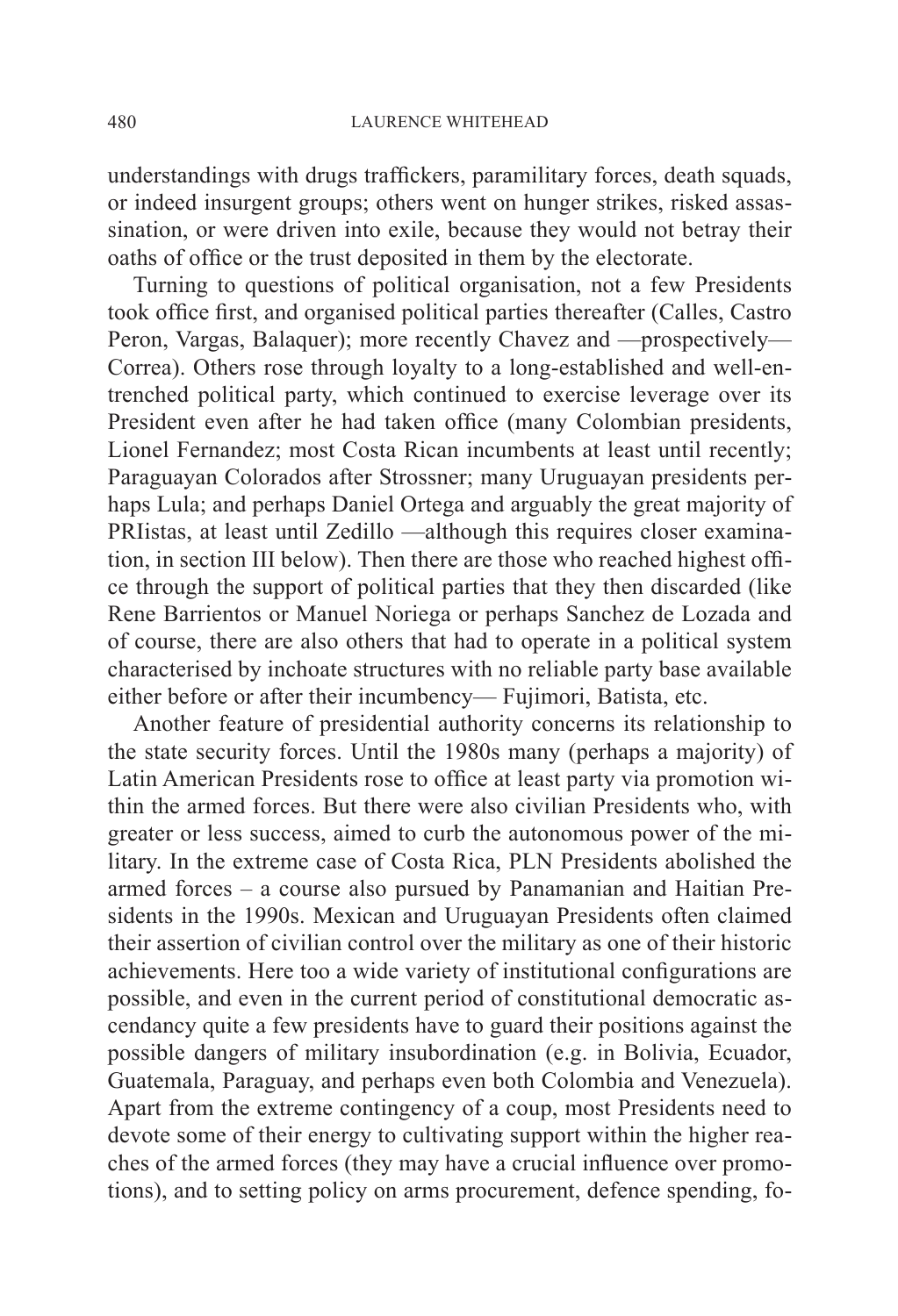reign military ties, and the assignment of officers to politically sensitive security tasks, including anti-narcotics operations as well as border defence. Regardless of their formal powers. Ministries of Defence and congressional oversight committees typically provide inadequate monitoring and control, so that only the commander-in-chief (i.e. the President) has the real authority to settle major issues of security policy.

The routine subordination of Ministries of Defence to the leadership of the Latin American president/commander in chief is just one manifestation of a broader feature of presidentialism in this large region - in principle, and most of the time, the President and his office dominates over the rest of the Cabinet, the executive, and indeed the other political officeholders within the republic. There are usually formal rules that help to consecrate this dominance (the unqualified power of ministerial appointment and dismissal; the presidential power to declare states of emergency; the annual presidential "state of the nation" address; the power to propose and veto laws, including budgetary laws, etc.) But these are found in the US system as well, without necessarily producing the personalistic dominance of the chief executive that I have in mind here. That requires an additional set of ingredients – an informal and customarily established set of assumptions about how a strong president is expected to respond to a variety of challenges. Within the Mexican political tradition, for example, the contrast between the formally established powers prescribed in the 1917 Constitution and the additional "meta-constitutional" prerogatives exercised by all PRI presidents between 1929 and 2000, has frequently been noted. Since 2000 these informal powers have been radically curbed, leaving a constitutional office that is often hardpressed to meet socially embedded expectations of assertive leadership. But, in truth, not all PRI Presidents were uniformly and equally dominant within the executive at all times. (The contrast between Carlos Salinas, and both his predecessor and his successor is sufficient to illustrate this point). More generally, as we shall see, many Latin American Presidents experience drastic fluctuations in their capacity to prevail over their cabinets and other nominees, even the course of a standard presidential term. The intensely fluctuating authority of such elected presidential figures as Salvador Allende, Raul Alfonsin, Fernando Belaunde, Francisco Toledo, and Humberto Mejia should serve to demonstrate this recurring pattern. Although the ideal of a strong and controlling head of state may be widely disseminated, it is accompanied by a widespread recognition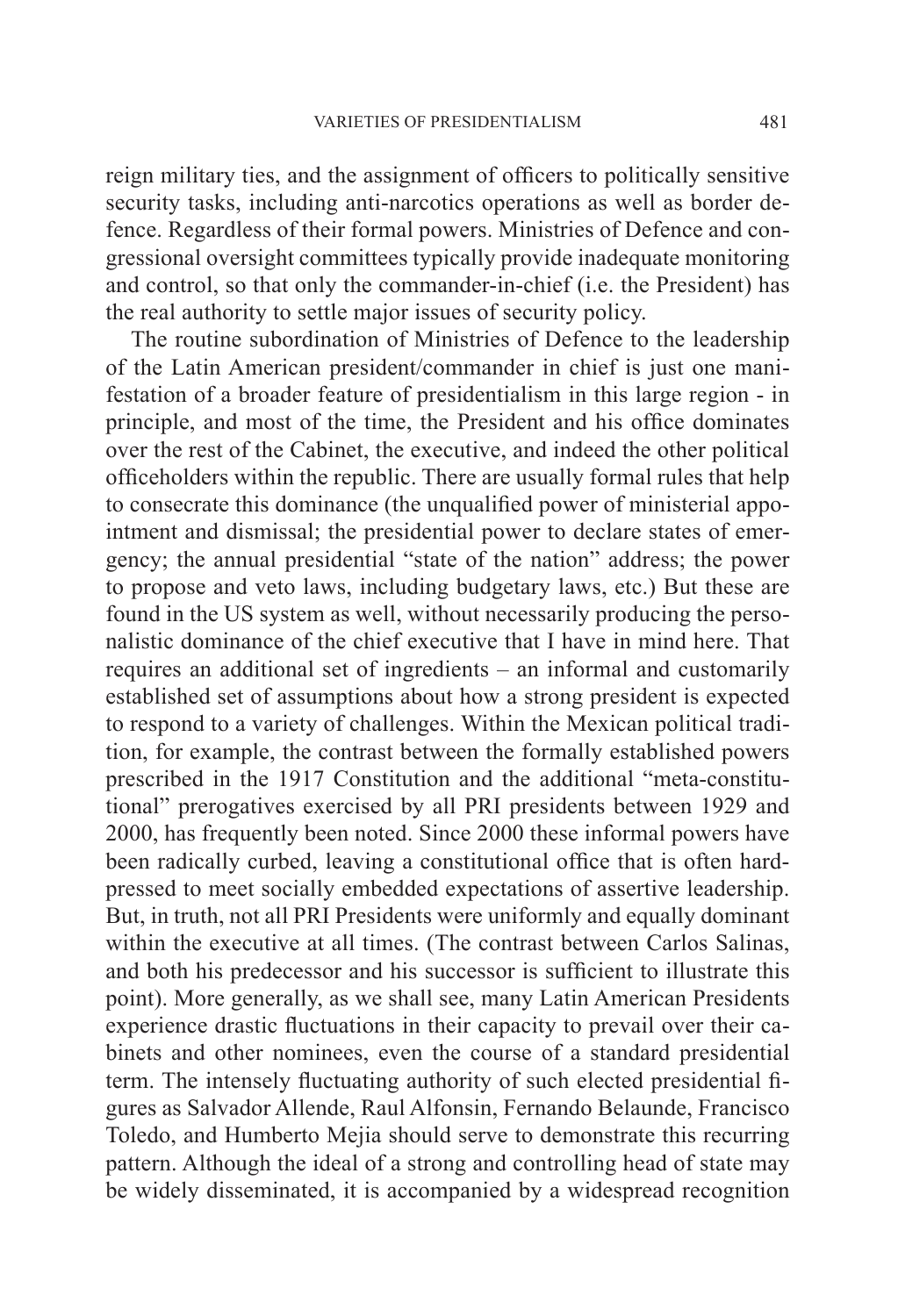that such ascendancy is constantly under challenge, and may need to be reaffirmed through repeated demonstrations of resolve. And even this generalization about Latin American presidentialism requires qualification. The Presidential office in Costa Rica or Uruguay is far removed from that in El Salvador or Venezuela. Thus, there is both high volatility of presidential dominance within many political executives, and also great variability between executives in neighbouring republics.

In addition to these diverse internal features of executive organisation in the various states of the region, national officeholders also interact in contrasting and divergent ways with the other branches of republican government. Congressional-executive relations are a key focus of attention in the academic literature. There are others at this conference (including from IDEA) who are more expert on this topic than myself, so a brief overview will have to suffice here. Recurring themes in the literature include the dangers of a fixed term presidency, given that mid-term legislative elections may confer a more recent mandate, and thus convert the incumbent chief executive into a "lame duck"; and the complications of executive coalition-building, where a President may find it necessary to structure his cabinet to reflect the balance of shifting coalition majorities in the legislature, thus introducing party infighting into the heart of his administration. These are important general issues, but my stress in this section is on the variability rather than the commonality of Latin America's models of presidentialism. Thus with regard to executive/legislative relations, at one extreme, we find examples like contemporary Ecuador (president Correa boycotted the congressional election and has no representatives in that body), and Venezuela (the opponents of President Chavez boycotted the last congressional election, so he has 100% support there). In other word, there are democratically elected presidents who either entirely control or entirely exclude the elected legislature. In the middle we find curious cases like the Dominican Republic, where the President and Congress are both elected for four year terms – but with a two year staggered timetable. Thus, for the first two years of his current term President Fernandez was confronted by a legislature dominated by followers of his discredited predecessor. For the second two years of the same presidential term he benefits from a legislative majority that is guaranteed to persist beyond the next presidential election whether or not he runs or is successful. Towards the other end of the scale we have the situation in contemporary Mexico (to be examined more fully in section III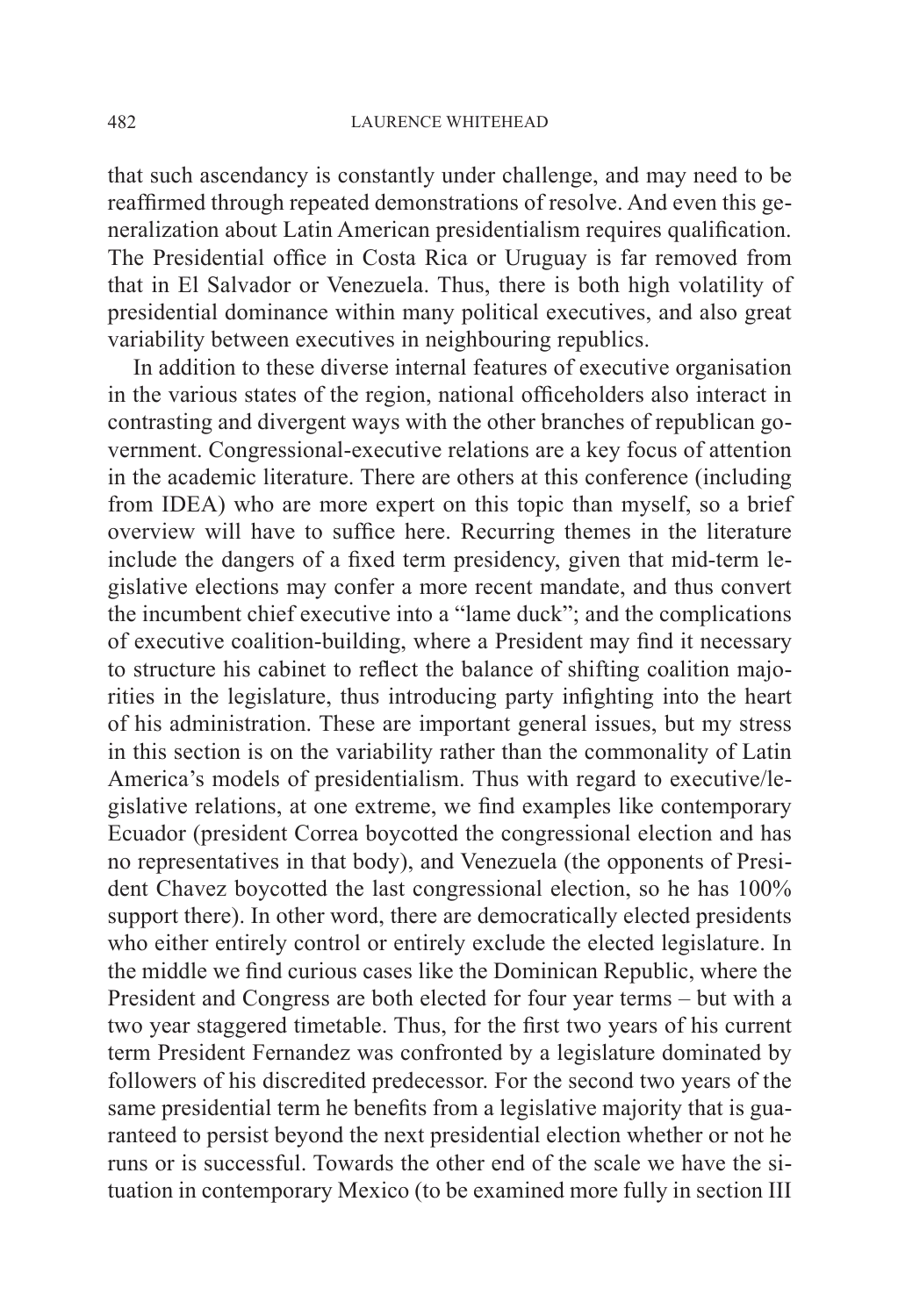below) where the bicameral Congress is learning to assert its considerable formal powers, and whoever is elected President can be almost certain that the two major opposition parties will outnumber his supporters in the legislature. Abstracting from all these institutional specificities, the overall pattern is that stable and co-operative executive-legislative coexistence is an exception rather than the prevailing norm. In democratic Latin America, as so often in the earlier history of these republics, a see-saw relationship (in which each branch of government strives to overwhelm the other) is more typical than the "checks and balances" clockwork imagined by the original theorists of the separation of powers.

According to such theorists, the necessary balance between executive and legislature was in the last resort assured by the activities of a third, non-elected, branch of government. The judiciary and in particular the Supreme Court or perhaps a Constitutional Tribunal, was envisaged as an independent guardian of a clash of competences, or to exert restraint if any branch of government attempted to exceed its designated powers. In practice here too we find an impressive range of alternative judicial configurations, with not much predictability attached to any of them. In Bolivia, at the time of writing, President Morales is attempting to replace un-co-operative members of the Supreme Court and the Constitutional Tribunal with alternative jurists more to his liking. In theory such nominations are the joint responsibility of Congress and the executive, but interim appointments are permitted if Congress is in recess. To avoid marginalisation the opposition-led Senate tried to continue legally in operation deriving the Christmas holiday, whereas the pro-government lower house closed its doors. Whether or not interim appointments would be legal in such context would be a matter for the judiciary to decide... except that it is the composition of the judiciary that is in question. Bolivia's current tribulations may represent an extreme case, yet the broader pattern revealed by this anecdote is recurrent and widespread. The underlying issue is that all too often neither the contending political actors nor the general public can be relied upon to view their highest courts as neutral and dispassionate interpreters of a legal rule. Any politically controversial judicial decision will be interpreted, by those who benefit from it, as an incontrovertibly just and necessary ruling; but those whom it disappoints are all too likely to cry foul, to question the composition or professionalism of the court, and to assert that true justice would require the opposite decision. In some cases the judges in question lack all credibility and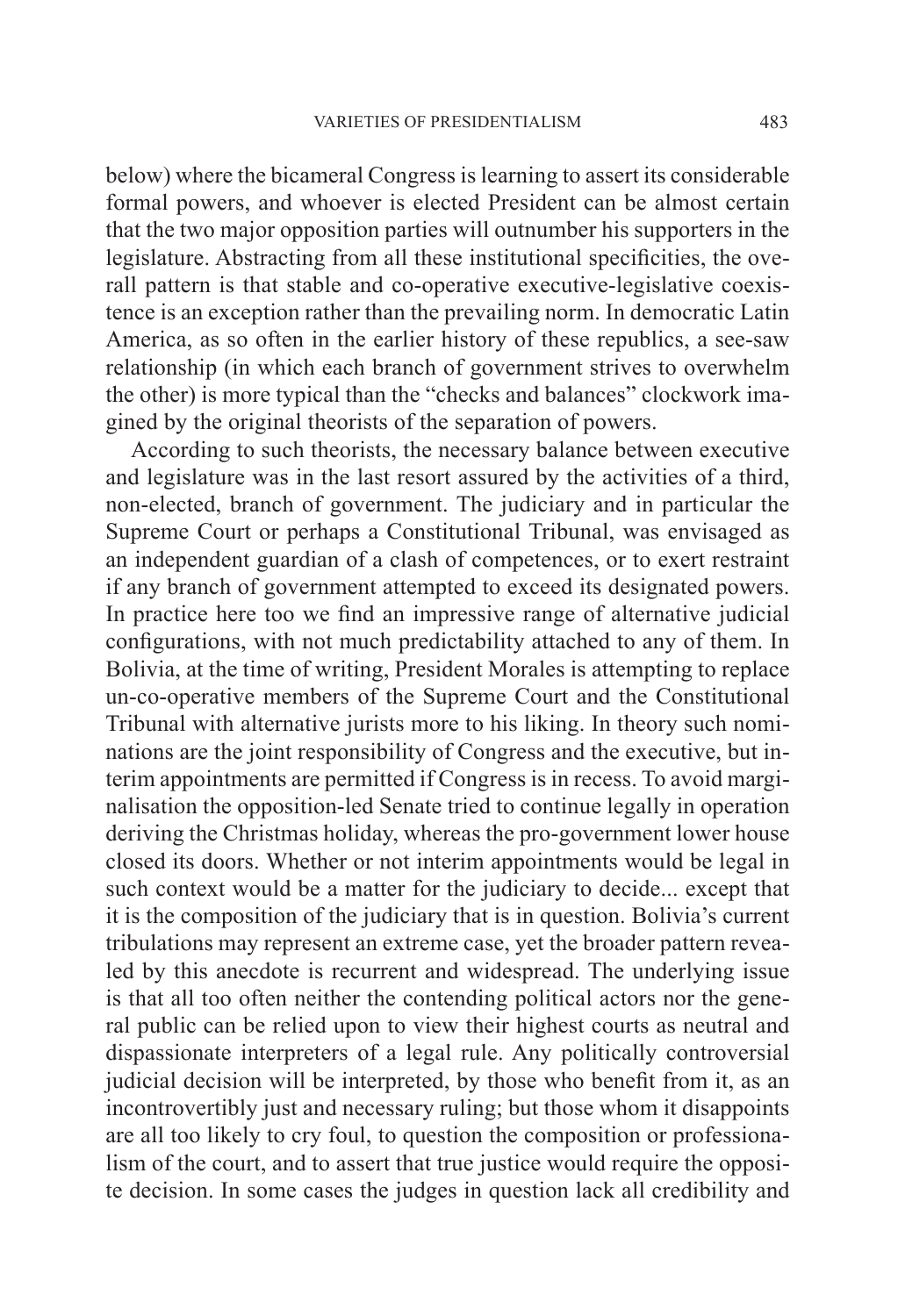barely attempt to disguise the opportunism of their rulings. Increasingly over the past twenty years, or so, however, a higher standard of professionalism and of jurisprudential conduct has emerged. (To my mind this applies to Mexico as well as to a number of other countries). But even where any fair-minded analyst ought to accept that the courts had ruled in accordance with the letter of the law, and were bent on doing their republican duty, it is notable that much commentary and opinion continues to interpret such rulings as the expression of some political interest or partisan preference. In such a climate the President who simply limits his conduct to strict compliance with the constitutionality prescribed procedures, and to unwavering application of the judgements of the courts, is likely to be viewed not so much as a model of republican virtue as an innocent, or a weakling, or a poor defender of his office. (Nevertheless, there are a few such Presidents–including certain former justices, who may see their terms of office as opportunities to instruct citizens in the merits of governing "by the book" or in rigorous accordance with the constitution and the law). Many different patterns of executive-judicial interaction are possible in Latin America. But once again "seesaw" behaviour, and lack of continuity, can be identified as prominent institutional traits.

Thus far, the picture of Latin American presidentialism presented here may be through discouraging. If our concern is with the "quality of democracy" many of the features outlined above would have to be rated as examples of low quality; lack of institutionalization; practices that would tend to generate insecurity and anxiety rather than social stability and predictability. But perhaps this cross-sectional sketch is too static and draws attention only to deficiencies. An alternative perspective might direct attention to the emergence of some countervailing trends, some incremental and long-run processes of institutional upgrading, and the progressive knitting together of hitherto unco-ordinated centres of power. Democratic institution-building can be expected to take time, to proceed in fits and starts, and to progress through error-correction rather than the foresight of the original designers. That, at least, is the view of those who work on Brazilian democratic development from a "state-crafting" perspective (a group of scholars with which I am loosely associated). If this is a tenable argument for Latin America's largest republic, then perhaps it offers some guidance for the analysis of democratization in other countries as well (including Mexico). So what follows is a brief sketch of state-crafting and the upgrading of presidentialism in democratic Brazil. Early in the demo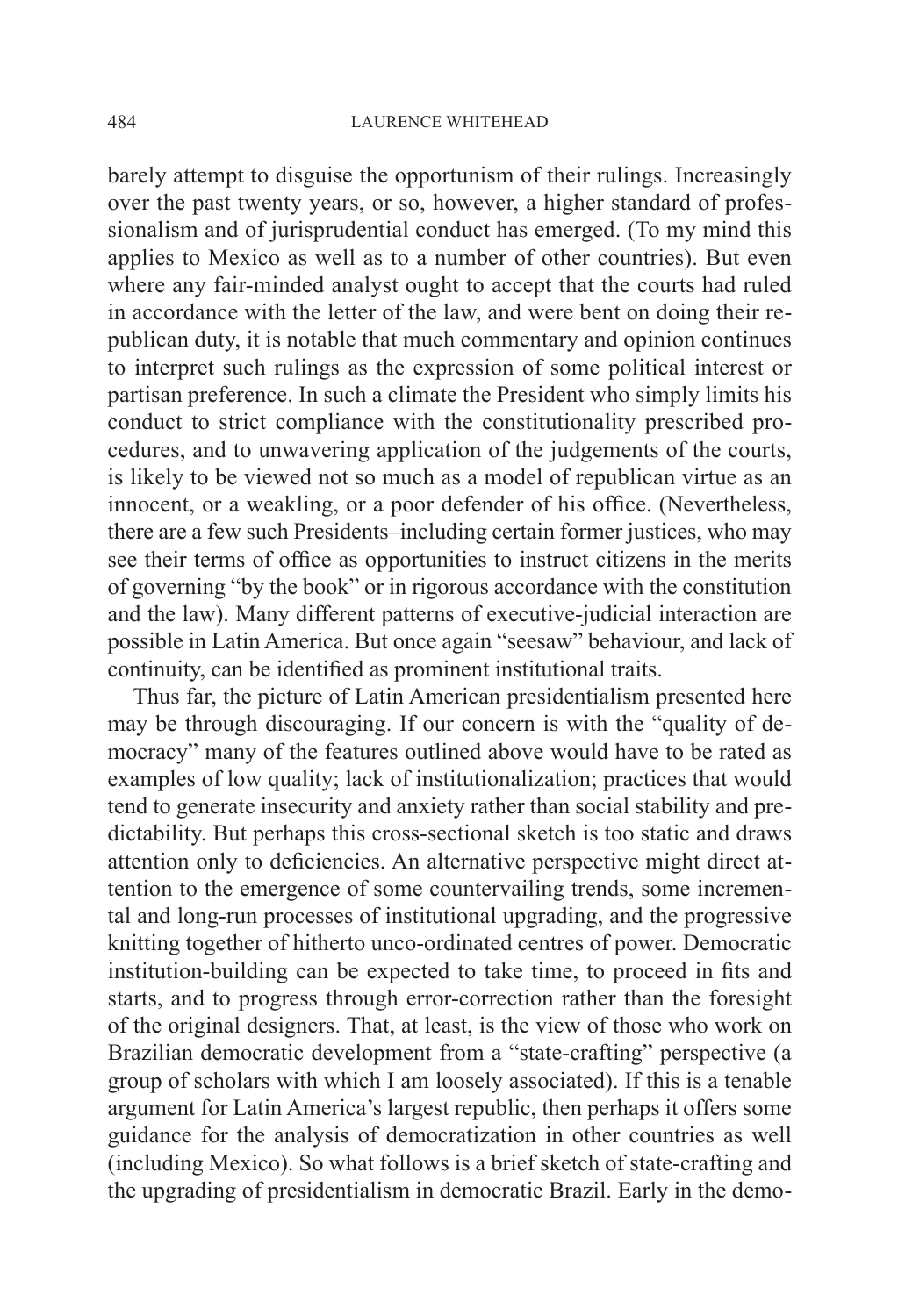cratization process Brazilians elected Fernando Collor de Melo as their first President produced by universal suffrage. At that time the 1988 Constitution was barely in operation, the macro-economy was in disarray, the party system was inchoate, and the incoming chief executive displayed nearly all the faults of what O'Donnell then theorised as a "delegative democracy". Neither the federal nor the state-level institutions were capable of constructive co-ordination, and President Collor aimed to circumvent these deficiencies by decreeing a series of "shock therapy" remedies that only made the insecurity worse. His partial confiscation of bank savings, and the uncovering of a huge corruption scheme apparently intended to perpetuate him in office, led to his impeachment in 1992. The brief Collor presidency exemplifies all that I have outlined above under the headings of low quality and deinstitutionalised electoralism. By contrast, fifteen years later, when the Brazilian Congress unexpectedly refused to extend the life of a critical source of tax revenue, the executive accepted the setback with reasonably good grace. Zero sum conflicts between executive and legislature, or between federal and state authorities, have been replaced by complex webs of interdependency and (fairly often) positive sum compromises. In a far more orderly economic environment a somewhat more coherent party system supports the pursuit of relatively legitimate and predictable policy objectives implemented by fairly competent and stable specialised agencies. In synthesis, there has been cumulative progress since the 1988 constitution in building up a democratic presidential/ parliamentary regime with lengthened time horizons, improved dispute resolution mechanisms, and somewhat greater transparency and accountability. This can be summed up in the phrase "democratic state- crafting". This is not a claim that all is well with Brazilian democracy, or that past improvements can be relied upon to continue, or even to survive. But it does offer some antidote to the idea that all Latin American republics are necessarily caught in a "low quality" institutional equilibrium trap. Other positive examples can be found – to some extent e.g. in Uruguay, perhaps also in the Dominican Republic.<sup>1</sup>

1 It is customary to rate Chile at the top end of this scale, and there is no doubt that its democratic presidentialism is very highly institutionalised, by comparison with the other countries considered here. My reservation about the 'quality' of this democracy comes from a different source – too rigid an institutional framework can become an oppressive straitjacket, detaching the voters from their rulers. The Chilean case leads me to conjec-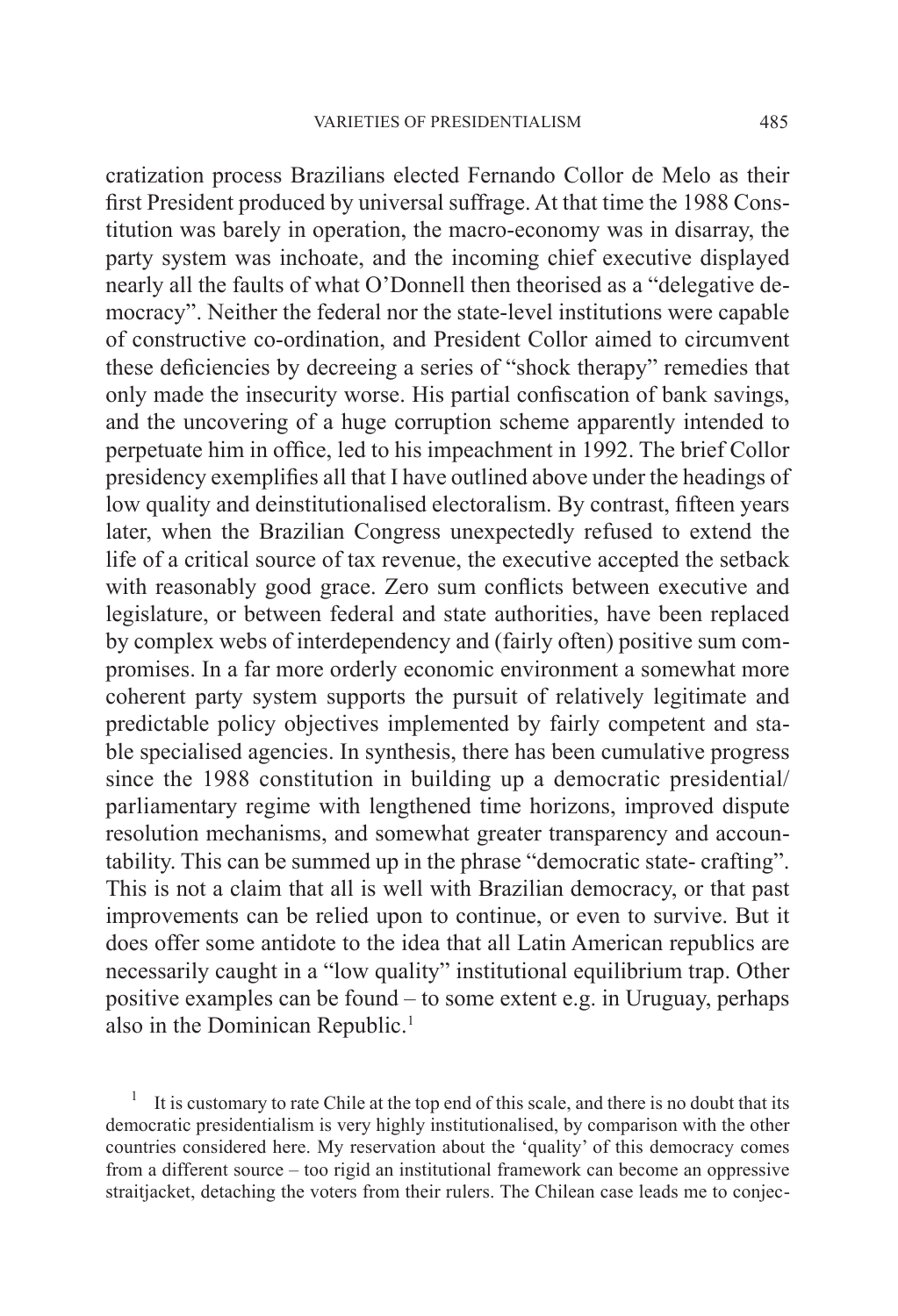This discussion is far from exhausting all the dimensions on which democratic presidentialisms can be compared and contrasted. There is also an extensive literature on presidential politics and the mass media; on presidential responsiveness to indicators of public opinion; on presidentialism and financing of electoral campaigns; on relations with the business community and other "fuerzas vivas"; and on the symbolic dimensions of presidential power projection. In all these areas it would be possible to produce further illustrations of the diversity of contemporary experiences across the Latin American region. But enough has been said to make the general point. It will suffice to conclude this section with reference to one very simple but fundamental aspect of incumbent behaviour – the comparative extent to which Latin American presidents serve out their terms of office (and no more).

Since 1934 every Mexican president has been scrupulous in serving a single full six year term of office – no less, no more. This highly predictable timetable constitutes an absolutely central feature of Mexican political life, both under one party dominance and under conditions of multiparty democracy. There are a few other republics (such as Honduras) where a similarly entrenched commitment to the constitutionally mandated political calendar can be observed. But, overall, these are limit cases, far removed from the general rule, either under authoritarian conditions or after democratic transitions. It is true that since the peace processes in central America that sub-region's presidents have been almost consistent in serving their terms of office and then departing. But in the larger – and less US-dependent-democracies of South America the record is quite different. Over the past ten years four Argentine Presidents, three Bolivians and four Ecuadoreans have been driven from office by popular protests, impeachments, or breakdown of civil order, long before completing their constitutional mandates. The ousting of Fujimori in Peru after he attempted to perpetuate himself in office for a third term might also be included in this list. On the other side of the ledger the elected Presidents of Brazil, Colombia, and Venezuela all had the constitution changed once they were in office, not only to establish the principle of re-election in abstract (which could be a legitimate democratic measure to improve the rules of the game), but to benefit themselves as the incumbent heads of state, who

ture that such features taken to the extreme can present almost as much as an impediment to democratic accountability as a de-institutionalised presidential regime.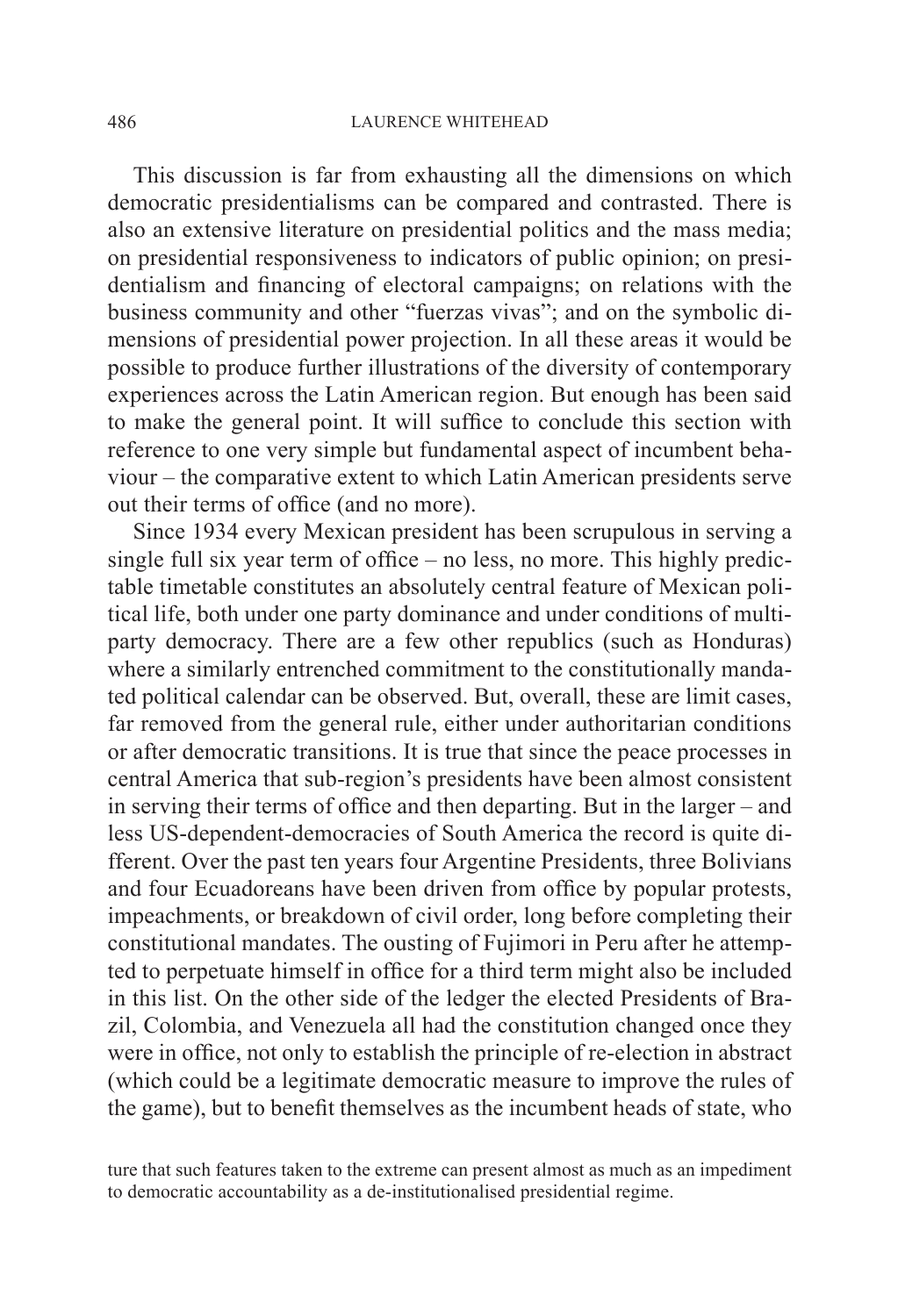would thereby be allowed to campaign from the presidential palace for a further mandate beyond that to which they were originally entitled. The presidents of Bolivia and Ecuador are currently engaged in similar exercises of constitutional re-engineering to extend their terms of office. This is not in accordance with the democratic principle of "equal access", because –however fairly conducted– the resulting electoral process confers a patronage advantage, and a prior presumption of entitlement, on one of the candidates at the expense of the others. The incumbent president is seen by many as having been "pre-elected" to an additional term by virtue of the constitutional reform, prior to the presidential election itself. This was the "pecado de origen" of the Porfiriato that led to the Mexican Revolution of 1910, and it was in repudiation of this practice that the slogans "Sufragio Efectivo, No Re-election" became part of the national political patrimony here.<sup>2</sup>

In conclusion, this section has presented evidence to demonstrate the very wide range and high variability of presidentialist political practices that can be found across Latin America, not only historically but also under contemporary conditions of so-called "Third Wave" democratization. Although the conventional political science literature has helped identify and calibrate some components of this variability, I believe it suffers from a certain myopia. It starts out from the extensive and in-depth study of the workings of presidential politics in the USA. Some of this is modelled in a manner that probably idealises the stability and functionality of the US system, but even if we assume that the foundational literature accurately characterises that particular variant of presidentialism, it deals with an atypical case. There are both domestic and external dimensions to the atypicality of US presidentialism. One the internal side, the political regulation of the system provided by the Supreme Court, and by an exceptionally highly developed structure of constitutional law and judicialization of politics,<sup>3</sup> has no real counterpart elsewhere in the western hemisphere other than perhaps in parliamentary Canada. There is a connection between this feature of the US system, and the USA's exceptional international profile. No external hegemon, international legal authority, or foreign security imperative, constrains the discretionality of the US

<sup>2</sup> Alan Knight has compared this to the slogan of the US Progressives – "A Real Vote and No Boss Rule".

<sup>&</sup>lt;sup>3</sup> Of the US, 43 Presidents, 25 have been lawyers.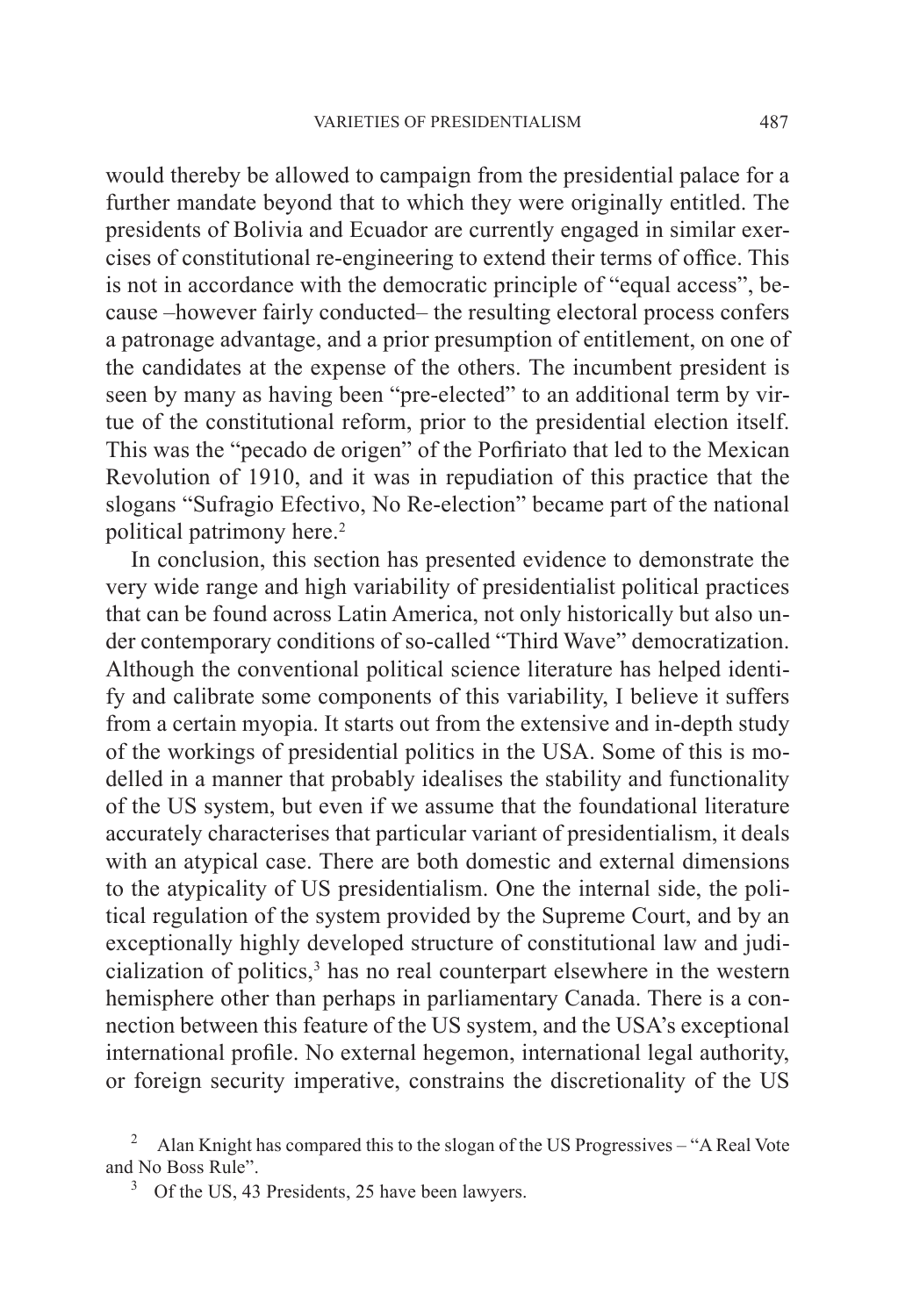Presidency; whereas all other republican chief executives have to cope with potential external constraints, ranging from invasion, through economic sanctions, to international censure, and the encouragement of internal dissidence. No ex-President of the USA has ever gone into exile, or sought the support of external protectors, whereas until recently almost all Latin American incumbents have had to contend with the possibility of retaliation after they leave from office, and many continue to seek refuge or career protection from abroad. That behavioural contrast reflects a broader attitudinal difference. There is nowhere in the western hemisphere, outside the USA, where the President sits so clearly at the apex of a homogenising civic religion.<sup>4</sup> Hence, and given the rich and indeed confusing array of Latin American experiences outlined in this section, models of presidential politics derived from the US case are likely to be far more stable, predictable, conventional, and narrow than the western hemisphere norm. Thus, however much one may admire the special example of the USA, from a comparativist perspective too much reliance on its properties is likely to prove misleading when applied elsewhere. Models of presidential politics and institutional design drawn from this interesting but statistically aberrant example are unlikely to pass muster as sources of guidance and understanding when addressing Latin American presidential politics. Just as no-one would attempt to prescribe a "one right system" of institutional design derived from the Chilean constitution of 1980, or the Venezuelan constitution of 1999, so the distinctive structure and informal practices that has grown up around the US Constitution of 1787 has to be appraised in its context. There are comparative lessons to be drawn to be sure, but if they are overstated or inappropriately generalised the outcomes are likely to be far different from those intended or expected by the designers.

With this consideration in mind, let us now examine the specifics of Mexican presidentialism.

There is evidently a fairly strong and quite homogenising democratic civic religion in Costa Rica, but this is a small face-to-face society, and the focus of unity is the electoral process, rather than the office of the presidency. For the Mexican case see Section III below.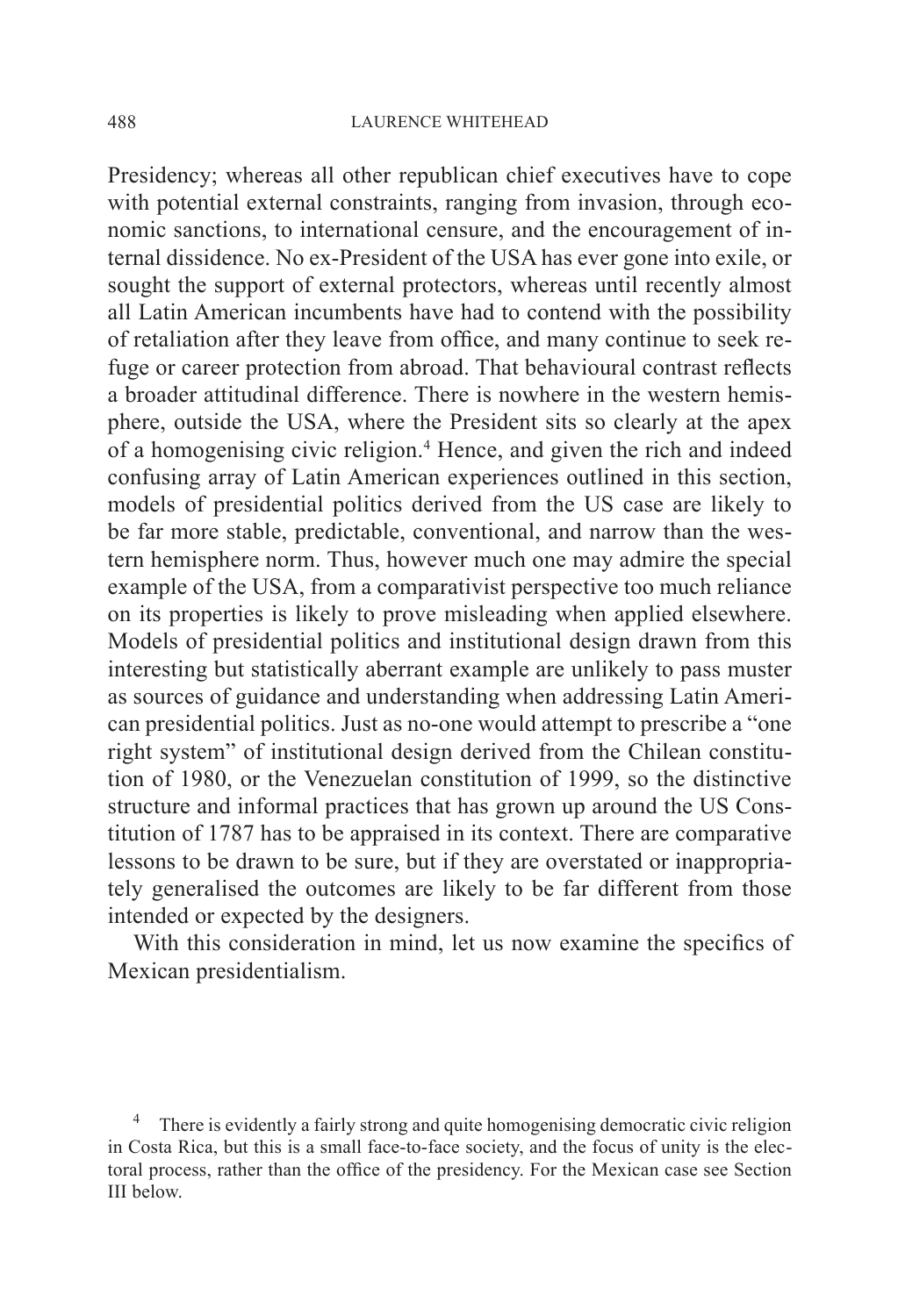#### III. Varieties of Presidentialism in México since 1917

On a literal reading of the 1917 Constitution, the powers of the Mexican presidency are relatively circumscribed, as compared to many other presidential systems. Not only does the Congress operate as a strong counterbalance at the federal level, the formal sovereignty of the constituent states of the federation also restrains centralised power. These are the "rules of the game" that emerged from the anti-Porfirian revolution, (and also that Madero's failed presidency attempted to live by). But the long history of independent México is also characterised by an alternative conception of national leadership – a conception that in its most extreme (and also failed) versions can be labelled "imperial". Iturbide and Maximilian exemplify this in its extreme version. So far, the most stable and successful variants of Mexican presidentialism have contained an elaborate balance between formal constraints on republican officeholders combined with extensive socially sanctioned meta-constitutional opportunities for assertiveness and personalised domination. As mentioned previously, Porfiro Diaz operated such a system of individual rule, disguised behind constitutional formalities, for 35 years. The PRI improved on this formula and institutionalised its ascendancy as a dominant party for twice as long. It overcame the key flaw in the Porfirian system (the irreplaceability of the top man) with a remarkably effective enforcement of the six yearly presidential term limit. But while this aspect of the formal constitution was elevated to an unquestionable imperative, many of the other restraining provisions of the 1917 Constitution could be circumvented with impunity, thanks to the discipline of the ruling party, and its endorsement of a series of meta-constitutional prerogatives for the President. What is quite exceptional here is the extent to which certain key rules (essentially concerning an unwavering commitment to a predetermined political calendar) could be not only routinised but in effect almost sacaralised (raised above the realm of mortal control) at the same time that the non-sacred components of the "rules of the game" were rendered almost pure formalities or decorative embellishments. (in the English constitutional tradition there is also a key distinction made by Bagehot – between the "efficient" and the "decorative" aspects of that great edifice). So how was this stark separation established and maintained, and how might it be bridged in more reflexive and pluralist times? Renegotiating the delicate balance of such entrenched structures and ti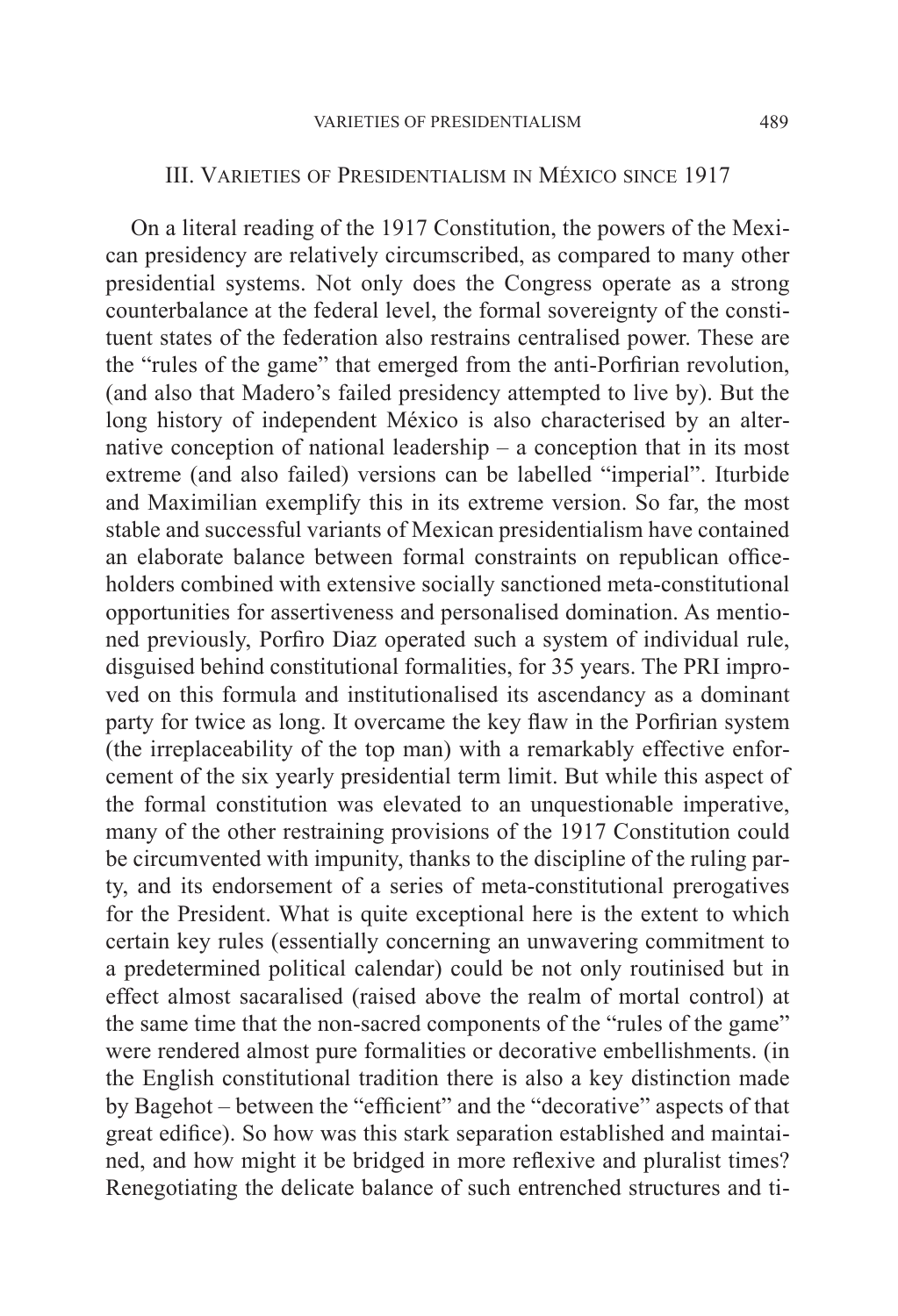meworn practices is not simply a question of rewriting an article of the Constitution, or issuing a new Supreme Court ruling. It involves a much broader process of collective deliberation and social persuasion.

The almost sacralised status of the Mexican political calendar provides a good entry point into this analysis. México's sexenial presidency can be largely defined by the alternatives it repudiates. No to dynastic rule. No to *continuismo*. No to *golpismo*. No to military deliberation. No to a divided executive. No to a term of office too brief or insecure for effective and durable policymaking. What converts these prudential maxims into an unchallengeable imperative is the entrenchment of the sexennial one term presidency within a reinforcing framework of political practices controlling the behaviour of all power contenders, and the systematization of the resulting temporal rhythms within an overarching republican doctrine.

The idea of a regular electoral calendar can be traced back well before 1917 —to the 1857 constitution, if not earlier. Thus the first postrevolutionary presidential election held in September 1920, (with the incumbent taking office that December) was a reaffirmation of the four yearly electoral cycle that had prevailed before the revolution— even under Porfiro Diaz. It was the unavoidable obligation to hold another election in 1910 that precipitated the succession crisis that terminated his dictatorship. In a similar vein, it was the failure to find an electorally viable successor to the Constitutionalist victor, Carranza, that led to his flight and death, in April 1920, and thus to the first on-schedule presidential election of the post-1917 era. The key electoral innovation of the Revolution was to replace the indirect elections of the nineteenth century by direct elections based (in principle) on universal manhood suffrage. But under this system the voters were expected to ratify the outcome of prior intra-elite struggles for office, not to choose their own rulers (The Revolution had done that for them). Hence the sanctity of the electoral calendar was part of this ritual of orderly ratification – a reassuring demonstration that "Revolutionary Family" remained firmly in control. The reliable timetable of elections, annual reports to Congress, and general observance of pre-agreed institutional routines also provided a sense of discipline that served to contain the personalist excesses of individual revolutionary generals and other power brokers.

It took time (and a succession of crises) to stabilise this collective understanding. The assassination of Obregón as he attempted to secure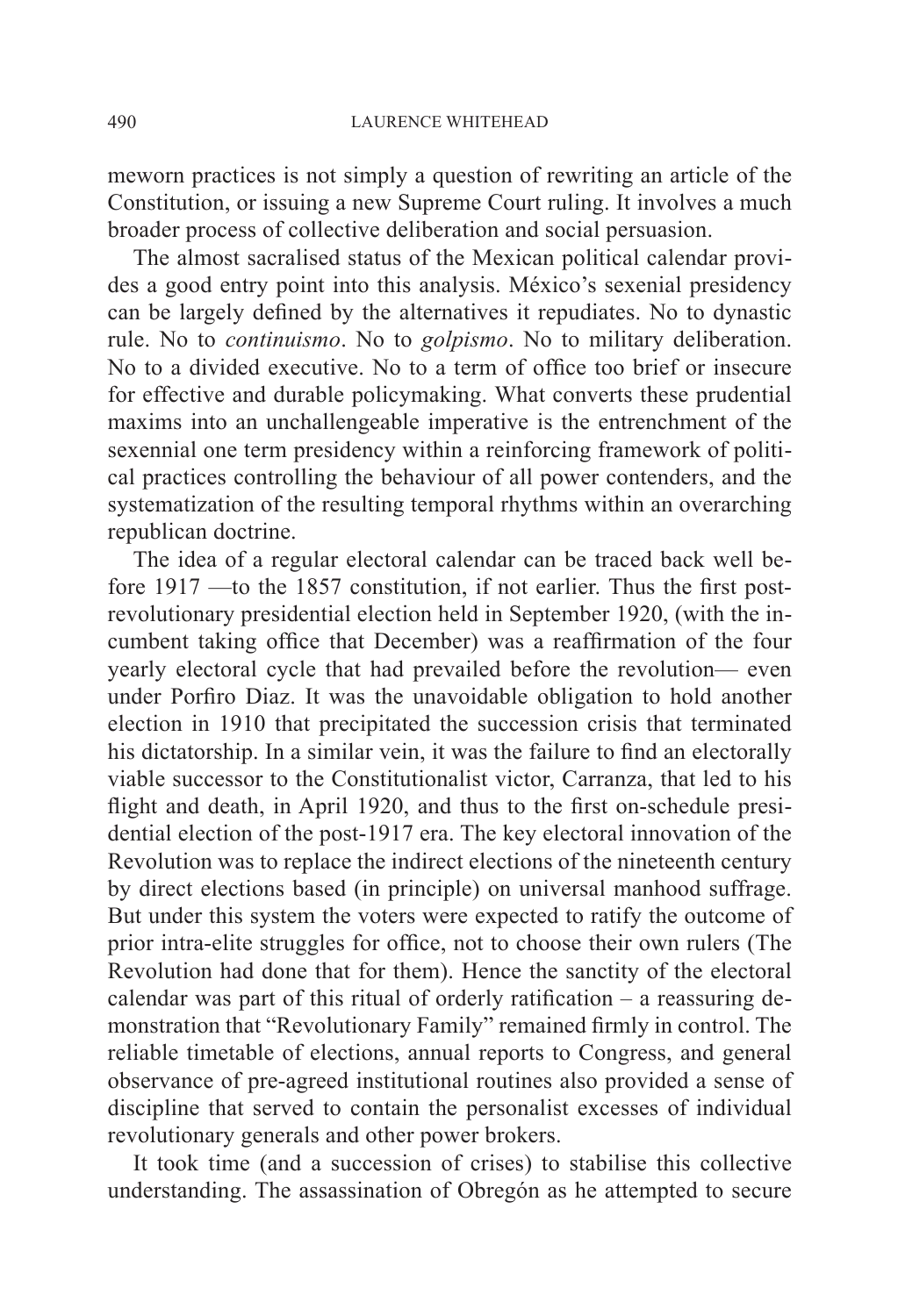election for a second time (in 1928), and the exile of Calles when he tried to interfere with the decisions of his successor Cardemas (in 1935), were the pivotal moments in the conversion of the constitutional routine into a foundational principle of the post-revolutionary settlement. Of course these turning points were just the publicly visible and most dramatic demonstrations of more intricate and specialised processes of political statecrafting. At the federal level these concerned the construction of the PNR (later the PRI) and the extension of the "no re-election" rule to the Congress (thus elevating the nominating powers of the centralised ruling party above the indiscipline of the pre-existing legislative factions).

It is also important to bear in mind that at this time a great deal of the struggle for office and power was still conducted at the local level —in both state governments and municipalities— and that until the 1940s the electoral process was decentralised, with considerable scope for sub-national variations in the conduct of electoral processes. But here too, in principle at least, the electoral calendar and the no re-election rule were supposed to apply. As the PRI system of centralised dispute resolution and disciplined circulation of elites took hold at the national level it was also generalised and entrenched at these local levels – albeit with increasing acceptance of presidential direction and a "last resort" over-ride from the ruling party. Each state continued with its own separate constitution, and electoral processes were staggered, rather than co-ordinated to coincide with the national timetable. This probably added to the stability of the presidential system because an incoming presidency would start his incumbency needing to work with a large array of state governors who had come to office under his predecessor. Only gradually, as his six yearly term progressed, would the next cohort of governors owe their fealty to him. By the time he nominated his successor, his decision would be supported by a full slate of governors promoted on his watch. Thus, the sacralisation of Mexico's electoral timetable built up not only at the federal level, but throughout the entire political system.

The six-yearly presidential nomination process was also hedged around with ritual and at times even with what might be termed reverence. It became reminiscent of the church's apostolic succession (similarly justified by the need to protect a timeless institution from the vagaries of human mortality and factional intrigue). Although the analogy should not be pressed too far, there were elements of mystification and emotional blackmail involved in orchestrating a false appearance of unity around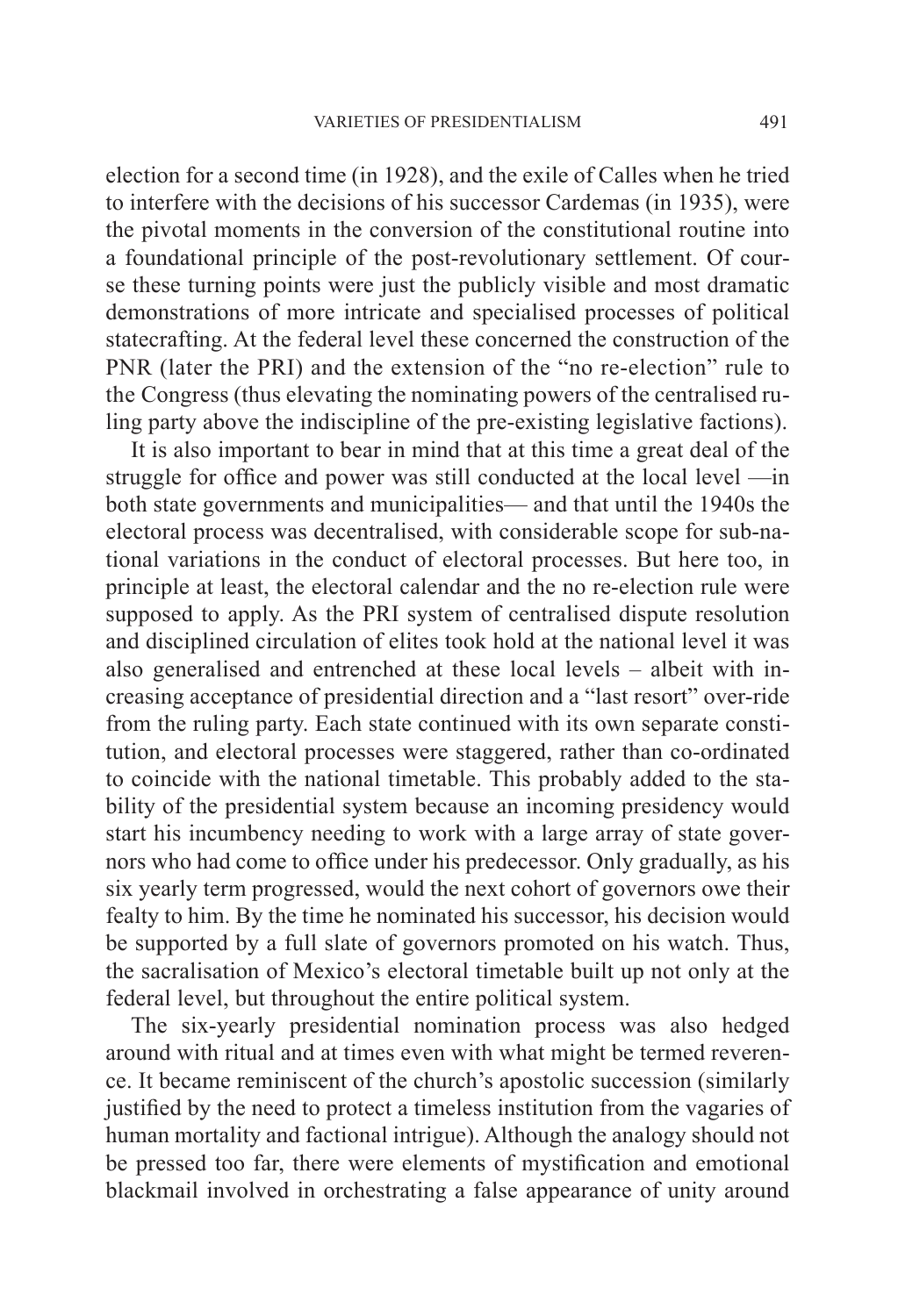the identity of the "tapado" that resemble Vatican obscurantism. In these more democratic times it would be easy to under-estimate the significance of this aspect of Mexico's inherited civic religion of predictable calendrical presidentialism.

At the same time that the political chronology became so reliable, other aspect of Mexican presidentialism retained their power to shock and transform. A guaranteed six yearly term is long enough to invite forceful leadership and ambitious projects, and Mexican society expected each head of state to make a difference. It was believed that the challenges facing the nation could not always be addressed through routine administration or the forging of broadly-based alliances. A directly elected president in control of a dominant party and in possession of the political capital generated by the Revolution would also know that he would only have one term to make his mark. The nationalization of the foreign oil companies, in 1938; the purging of the union involvement in 1948; the brutal crushing to an idealistic student rebellion in 1968; the nationalization of the banks in 1982; the sweeping privatizations of the early 1990s; perhaps even the current involvement of the military in a war on narcotrafficking; these all share a common logic and structure of sexenial presidential assertiveness. No other source of power can compete with Los Pinos when it comes to mobilising such political energies. This helps to explain why the Presidency remains the "one big prize" in the Mexican political game – indeed perhaps more reliably so than in any other Latin American republic.

The Mexican president's ascendancy over the armed forces, the police, and the security apparatus, counts for a great deal in all such trials of strength. In many other western hemisphere republics there is a question mark over just how far the nominal "commander-in-chief" can push his authority without encountering open resistance or disloyalty. Historically this was also one of the great constraints on Mexican chief executives. The revolution, the founding of the PNR, the promotion of "civilistas" after 1946, and the defeat of the "henriquista" challenge in 1952, all served to cumulatively overcome that source of danger. Of course, the Mexican military face no prospect of serious international military involvement. On the domestic side, in each crisis when a president confronts a challenger (the oil workers union, the Zapatista rebellion, the narcos) he also reaffirms his authority in the security area. One reason why Mexicans have high confidence that their Presidents will serve for the precise term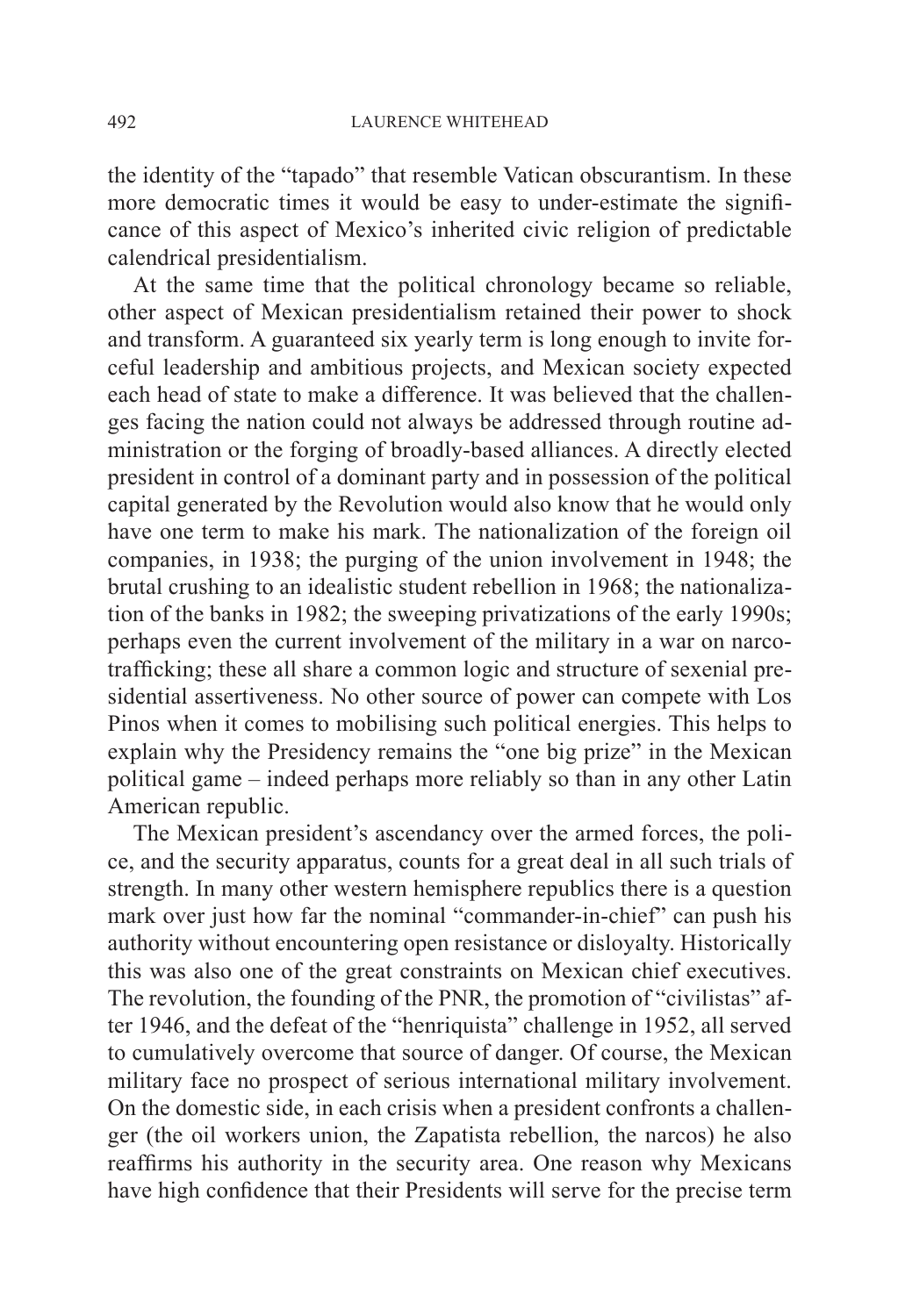of office prescribed by the constitution (no more, no less) is that they feel they can rely on the security services to protect his safety, to obey him in an emergency, and to transfer their allegiance without hesitation to his legally designated successor. (This is not to disregard some other troubling issues of civilian-military relations, and the possible politicization of some agencies, but simply to put such issues in an appropriate comparative perspective).

Concerning the relationship between the President and the broader executive branch of government, there is no other republic with a single fixed-term six year presidency, and with no vice-president. No Mexican President since 1920 has been required to cede personal control over his office even for the briefest of intervals. (This unbroken succession of fully competent constitutional authorities is almost certainly a world record – far better than the USA, with its assassinations, vice presidential substitutions and interludes of presidential ill-health). This continuity of presence stabilises and co-ordinates the Mexican executive branch, but it does not necessarily signify what Cossio Villegas famously labelled "el estilo personal de gobernor". Perhaps this applied to some periods and episodes (e.g. under Echeverría or Salinas) but more recent scholarship has tended to downplay the personalism of the Mexican presidency, and this revision of view can be reinforced from a comparative perspective. At least since Cardenas Mexico has had no equivalent to Chávez, Perón, or Vargas in the presidency. Indeed many of the great bureaucratic agencies of the Mexican executive (the Banco de Mexico, the Secretaría de Hacienda, Programmación y Presupuesto, but also Agricultura y Recursos Hidraulicos, PEMEX, the CFE, etc.) are largely worlds unto themselves. The ability of the Head of State to co-ordinate, monitor, or meddle with these great agencies of government is highly constrained. He has important supervisory powers – it is the President who reports each year to the Congress on the labours of these agencies; he can always dismiss a minister (not much use unless he has identified a more loyal or more competent individual as the replacement). But these powers only serve his purposes if they are used judiciously. Any president is highly reliant on his team, can only occasionally reshuffle its composition, and may not possess all the information or expertise required to second guess a strong minister. Moreover, as his *sexenio* draws to a close, his ministers lose their dependency on him. Some compete among themselves to succeed him. Others seek favour from whoever seems most likely to take his pla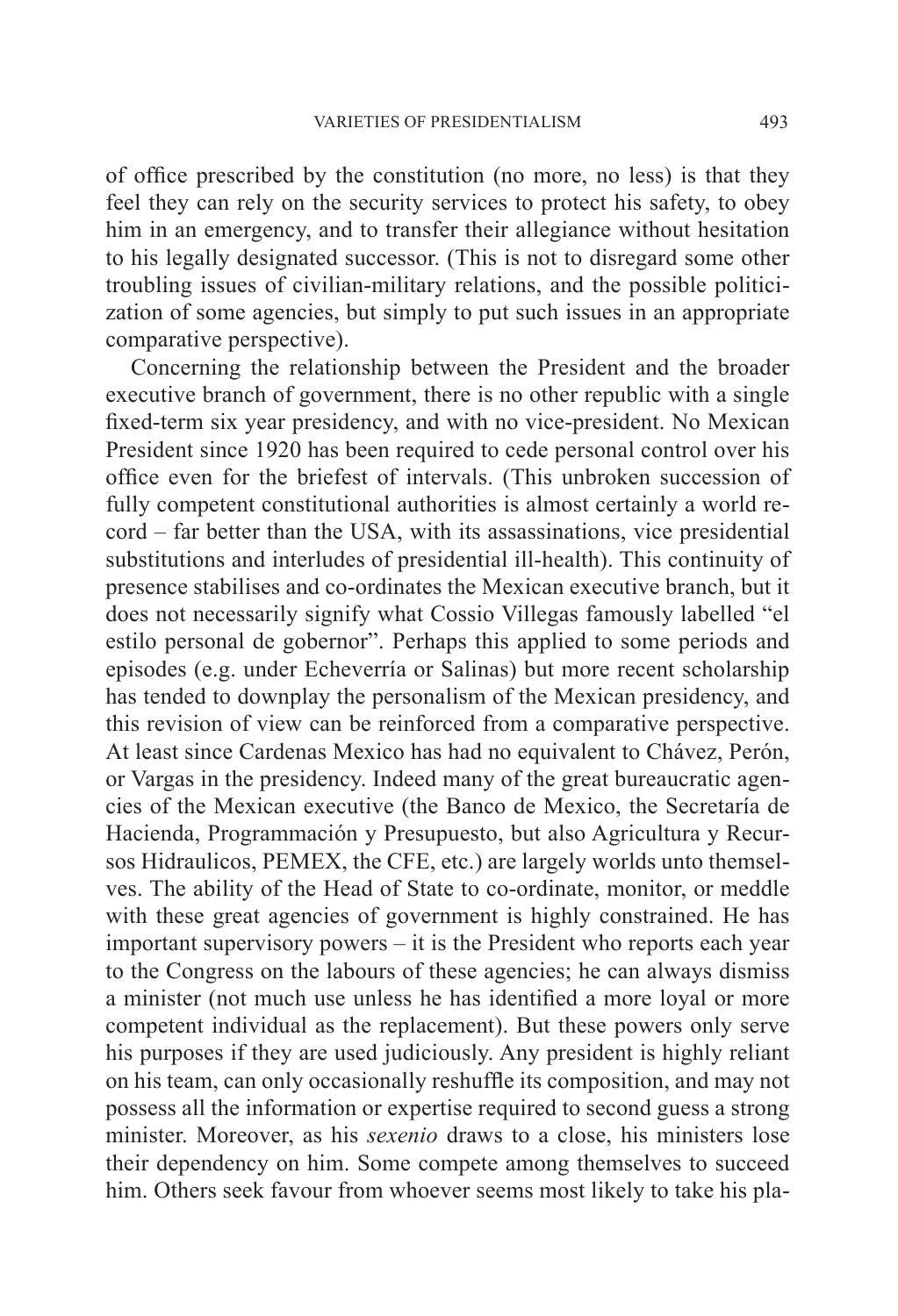ce, whereas still others seek alternative career options, perhaps as governors or congressmen, or in the private sector. Since his period of office is known in advance, so too are the limits to his powers both of patronage and of retaliation.

Then there is the relationship between the President and his party. (Of course this was the PRI until 2000, and the PAN thereafter). A comparison with the USA is pertinent here. Regardless of which party occupies the White House or controls the majority in the US Congress there exists two permanent, broadly based and at least partially autonomous representative institutions. They have their pragmatic and even ideological proclivities, their independent sources of funding. Their members select candidates to office through primaries and party conventions that are not essentially controlled from above. After all, neither the US Democratic Party nor the Republicans can be sure whether they will be in government or in opposition in the next period. They have therefore developed party structures that are independent of the state apparatus. The contrast with the PRI in its ascendancy is particularly notable. There was a brief period in the 1940s when party primaries were allowed, but these gave rise to such intense factional conflict that for almost a half century after 1951 party nominations were managed from the top down. The President of the Republic *de turno* appointed the President of the Party, and the latter transmitted instructions "from the palace" to the ruling party. It is true that governors also exercised similar powers over the party at the state level, and that rival groups were encouraged to bide their time from within rather than to break with the party and challenge constituted authority from without (always a perilous option). It is also true that as each President gave way to his successor the party also moved on. In one sense it was a continuous institution, although in another it was really a transmission belt for a succession of quite distinct presidential political projects. At any rate the dominant party never exerted real restraint on the options chosen by the President, although this became an increasing issue of concern to many PRIists after the end of the Salinas presidency (under his successor the party established "candados" aimed at curbing the autonomy of the so-called "technocrats", and also reintroduced party primaries, although it can be debated whether these reforms durably limited the top-down discretionality of the party leadership).

The PAN was always more of a programmatic party than the PRI, so one might have expected its capture of the Presidency to signify a radi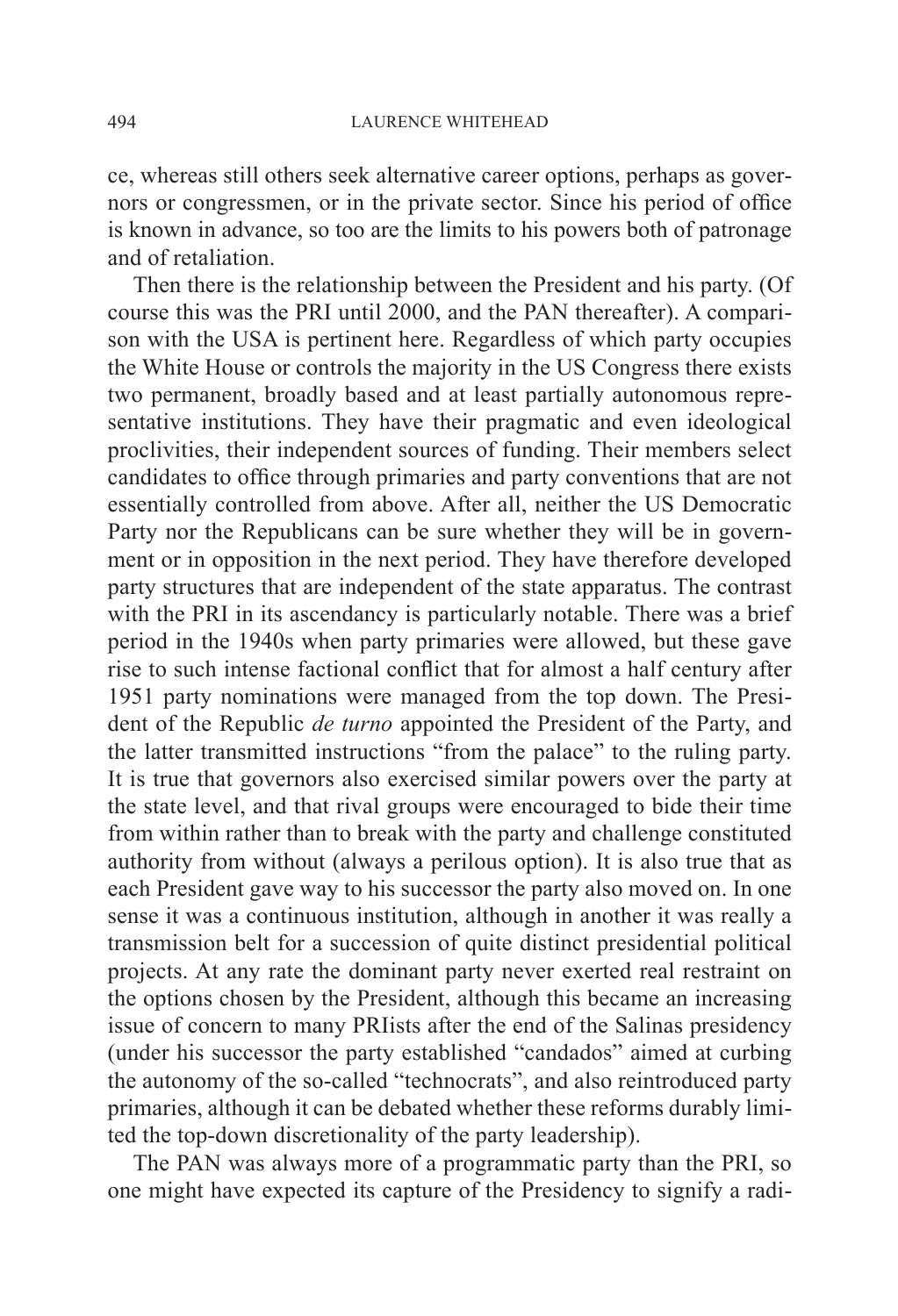cal shift towards the US-model of presidential-party relations. But many observes consider that since 2000 the PAN has struggled to define its role as something different from the traditional PRI. Certainly its history and interests are distinct, but neither in policy nor in personal terms has it proved easy for the current President's party to break free from the habitual expectation that it should serve as an instrument of incumbency. If the PRI were to return to the Presidency there are ample grounds to anticipate that it might be likely to revert to its traditional posture, and the PRD also displays similar tendencies.

However, perhaps this overstates the continuity between dominant party rule and the current apparently entrenched three party set-up. The area of clearest contrast between the two periods concerns executivelegislative relations. Since 1997, and in contrast to the pattern prevailing consistently for the previous seventy years, Mexican Presidents have all found themselves co-governing with congressional majorities composed of opposition parties. There is every sign that this pattern will continue into the indefinite future, regardless of who wins forthcoming presidential contests. Back in the mid-1920s the Congress had exercised a considerable degree of autonomy – which was partially attributable to its constitutionally granted power to validate its own election. This faculty was transferred to the IFE in the 1990s, but other aspects of the 1917 separation of powers have returned to the forefront as the PRI's extraconstitutional system of discipline has been dismantled (at least at the federal level). Consequently Presidents Zedillo/Fox/ and Calderon have all found themselves surprisingly at the mercy of Congress, after generations in which it was downgrade legislature. The President can be refused permission to travel abroad; his budgetary and tax raising power are poorly defined and weaker than in most republics; many critical reforms involve constitutional amendments and therefore require a two-thirds majority. In short, since 1997 Mexico has "seesawed" from a condition of exaggerated presidential dominance to one of unusually forceful legislative co-government. Workable mechanisms of bargaining and dispute resolution are still quite untested and incomplete. (Presumably this conference is motivated in part by concerns on this score). The resulting disequilibrium in federal policy-making is aggravated by the consolidation of a roughly three party system, with strong inter-party antagonisms that are reinforced by the almost constant succession of electoral contests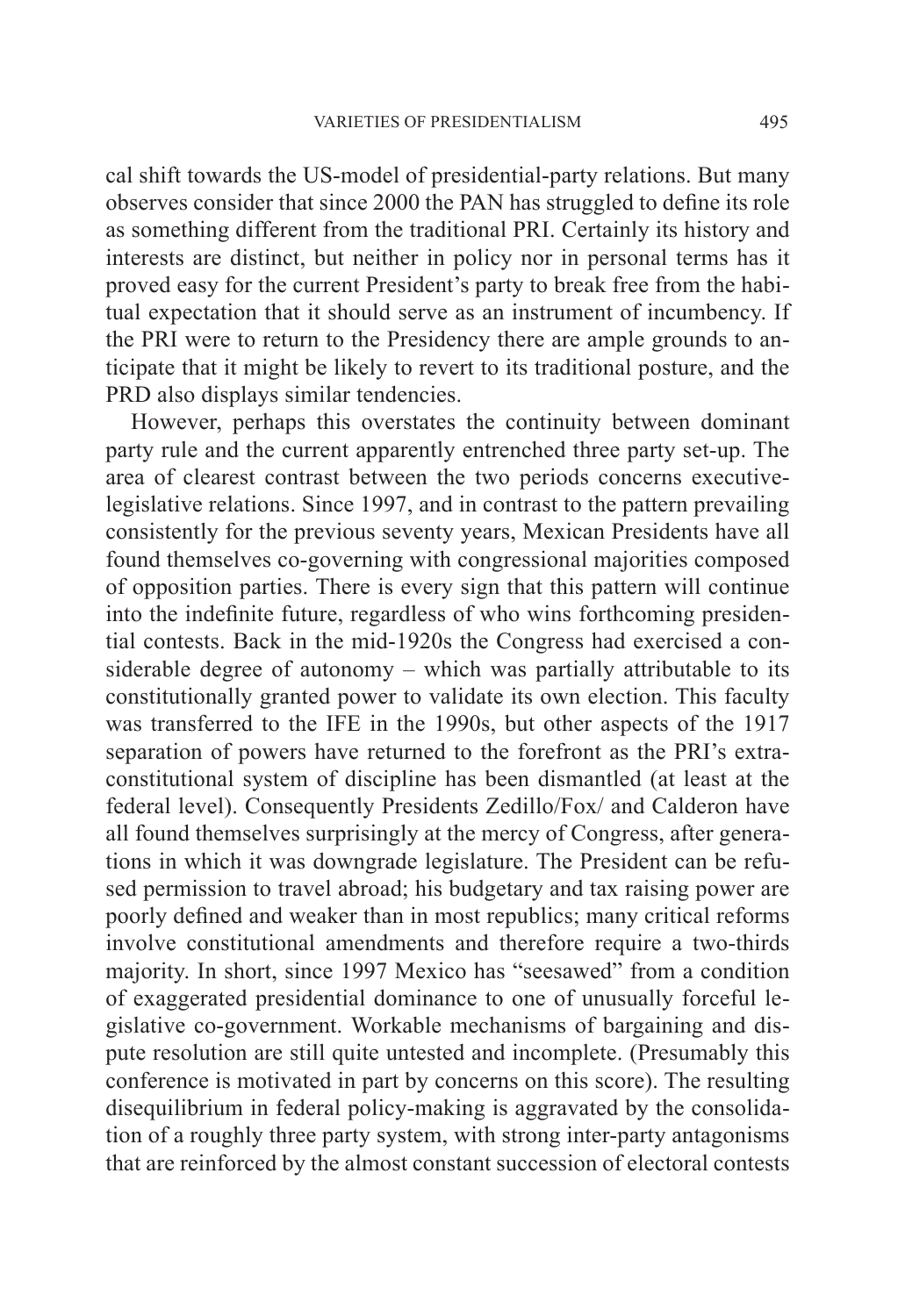(with congressional mid-terms, staggered timetables for the major governorships, etc.).

Thus, on the one hand there is a socially legitimate expectation of a strong (or at least a coherent and effective) presidency; but on the other hand the legislative now possesses some very considerable veto powers. A hitherto rather docile judiciary has found itself increasingly called upon to reinterpret the terms of the constitution and to arbitrate between the conflicting branches of government. Section IV below will consider more fully the potential and pitfalls of this method of circumventing veto points, and will also review various alternative possibilities for tackling emerging institutional blockages and imbalances. But before turning to that conclusion we need to complete this survey of Mexican presidentialism with brief observations about the Presidency and the state governors; the presidency and public opinion; and the changing roles of the intermediaries who shape public opinion, the media – and the "fuerzas vivas" who may finance electoral contests. (In principle one might anticipate that a skilful chief executive might be well placed to mobilise these additional sources of support, and thus bolster his authority by comparison with the Congress).

Until 1989 every state governor belonged to the ruling party, and therefore owed a debt of allegiance to their national leader, the incumbent President of the Republic. This situation gradually changed during the 1990s, until today the great majority of governors (including the head of the Federal District) belong to parties that are in opposition to the President. The most important of these see themselves as political rivals as well as potential successors to the occupant of Los Pinos. The head of the Federal District, in particular, is now strategically placed to act as a national "leader" of the opposition". The governor of the largest state (the Estado de Mexico) is similarly placed. Even state governors who belong to the same political party as the current President may well see themselves as his competitors for control of their party rather than as their natural leader. Thus the "seesaw" between President and legislature is equally in evidence when we consider relations between the federal executive and the state-level counterparts. At the same time all governors (regardless of party) have a strong interest in establishing some kind of understanding, and indeed a good working relationship with the federal authorities. Once again the balance between co-operation and rivalry is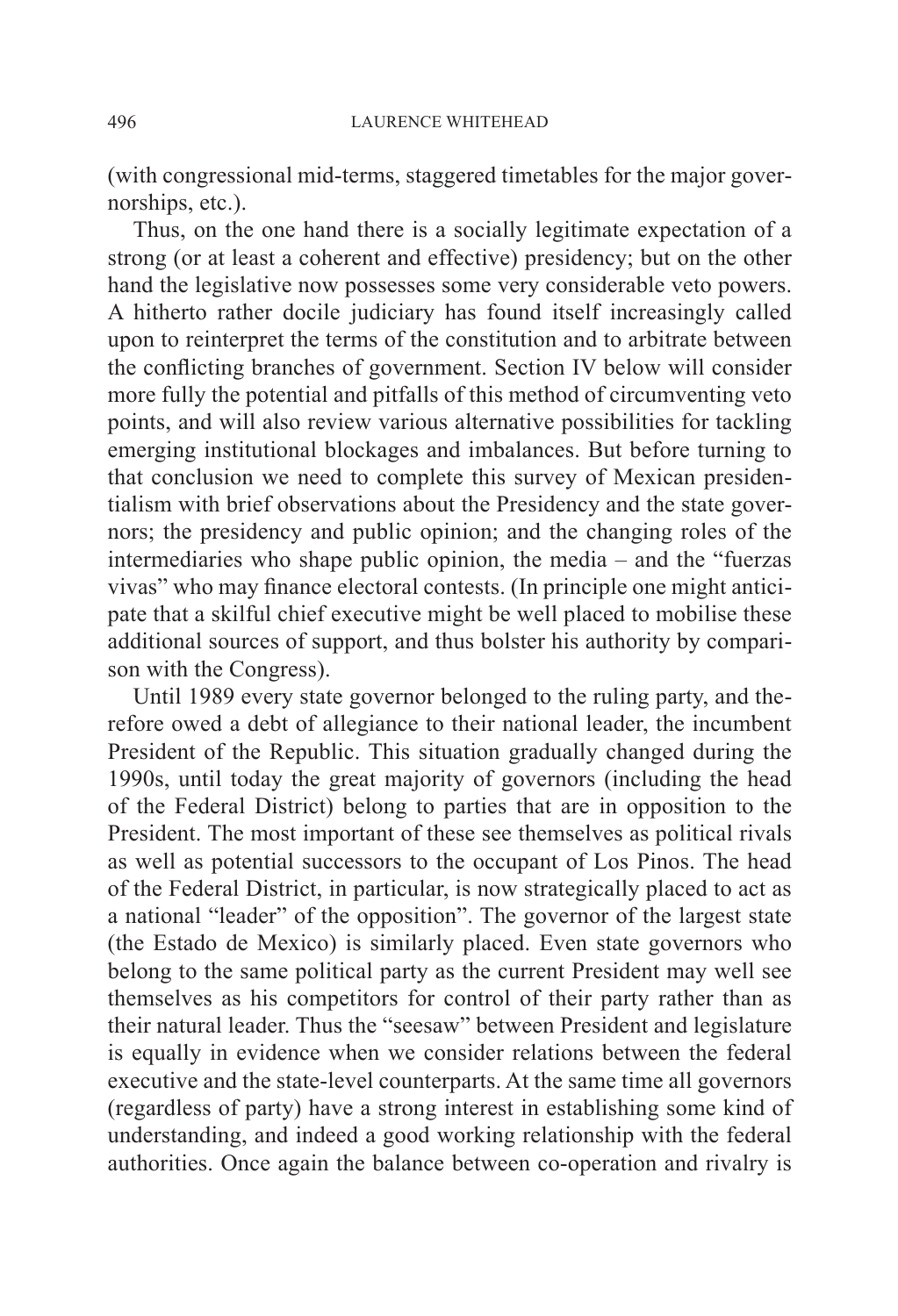still being worked out, and here too the judiciary can find itself required to break the logjam.

There is also a growing role for an informed public opinion, and a more independent-minded electorate to redress the balance of the "seesaw" tilts too far against an incumbent President. In Mexico, as in most countries, the Presidency offers a powerful "bully pulpit" from which a seasoned politician can reach out beyond the political class to redefine the issues and to mobilise a wider public for his cause. At the same time a head of state who mismanages this channel of communication can severely undermine his effectiveness, and can even bring about his early downfall. Whereas PRI rulers such as Diaz Ordaz were sometimes able to suppress dissent and curb criticism, the old instruments of censorship and intimidation have long since faded away. Even López Portillo and Salinas relied more on speaking to the electorate than on silencing them. President Fox, under democratic conditions, took a risk when he flirted with the "desafuero" of López Obrador as a contender for the 2006 presidency; but eventually he regained the initiative and won the communications battle, leaving office with a surprisingly high personal approval rating, despite his disappointing performance as the head of state. President Calderón also needs to cultivate popular support and understanding, given both the controversy over his initial election victory, and the many institutional tripwires he confronts.

To some extent public opinion can be directly accessed from the office of the presidency, but much also depends upon the activities of intermediaries – the press, the broadcast media, the providers of political finance and more generally the "fuerzas vivas" of Mexican society. When I began studying Mexican politics in the 1970s all of this seemed heavily orchestrated by the ruling party and its national leaders. Thirty years later all these intermediaries are much freer to pursue their own convictions (and interests). The recent enactment of the so called "Ley Televisa" has been viewed as a major indicator of the growing power of the privatised media. New rules on the public financing of electoral campaigns may further diminish the ability of elected politicians to control the messages they transmit, and to counter the criticisms they receive. At a time when quite a few Presidents in Central and South America are regaining a degree of control over antagonistic intermediaries, Mexico currently stands out as one of the clearest instances of diminishing executive authority in this area. One way to chart this progression is to trace the evolution of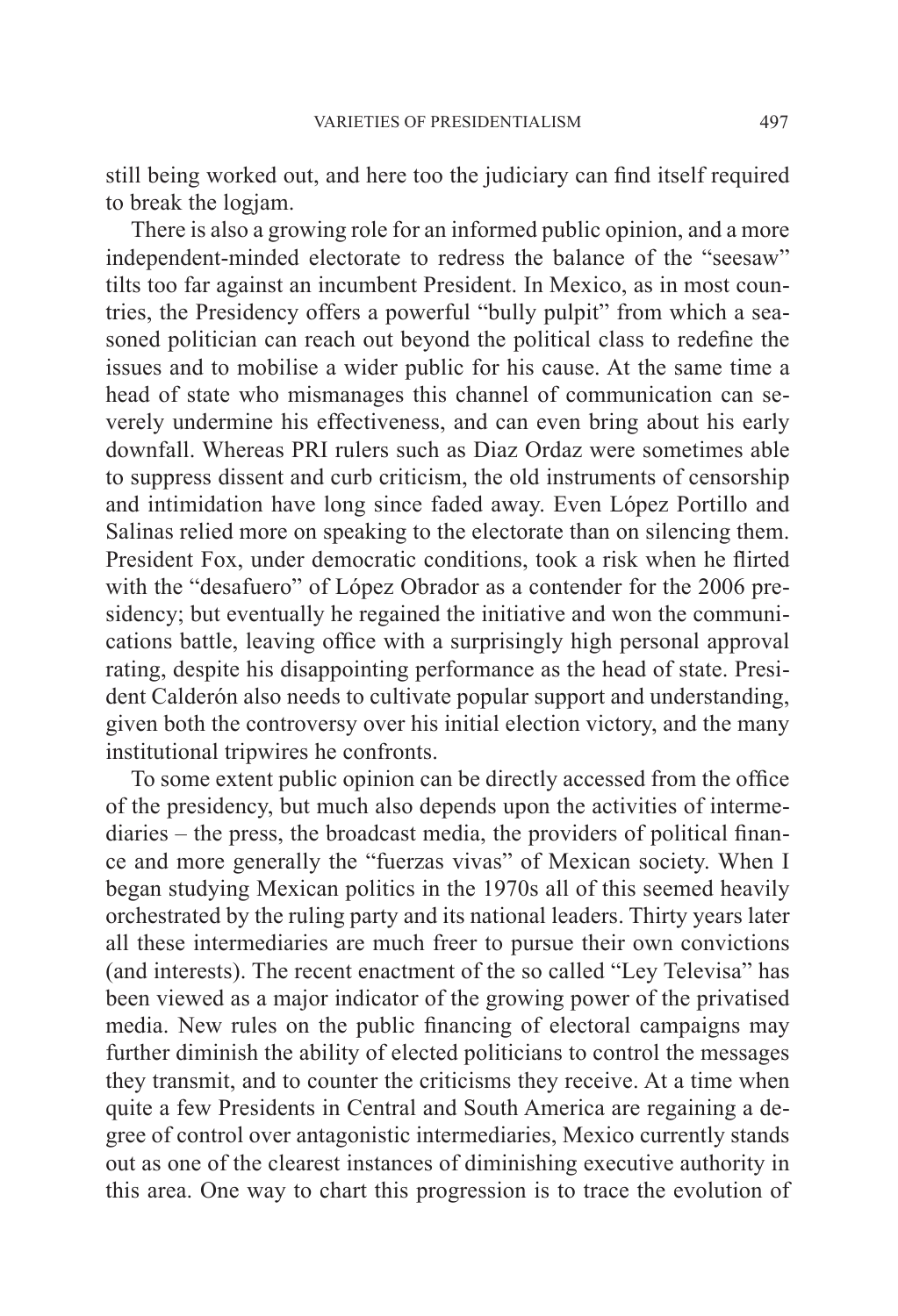coverage of the annual presidential address to congress over the past ten years. This tracks the broader shift from an imperial presidency to that of the contested discourse of a prominent citizen and officeholder.

Now that we have completed this sketch overview of the distinctive features of the Mexican presidential system we can turn to the final segment of this paper – what are the best options for a reform and upgrading of existing practices?

### IV. Alternatives for a More Democratic Mexican Presidency

This concluding section of the paper is much more provisional than the preceding parts. It is likely to be rewritten as a result of the ideas discussed in the February 2008 conference. In its present form the intention is to used the preceding analysis to derive some suggestions about alternative possible routes to a strengthened democratic presidentialism in Mexico. My aim is not to set out a single integrated blueprint for a new political structure. As already indicated, I am disinclined to believe in the existence of any "one right model" that deserved to be generally transplanted without regard to already existing local practices and conditions. My stress will be on incremental adjustments, and "trial and error" experiments in democratic state-crafting, rather than on Napoleonic coherence and wholesale innovation in accordance with rationalistic principles. Nevertheless, any prescriptive suggestions require a prior diagnosis, and needs to rest on some overall view of how the various components of a political system work together. My analysis of the Mexican case (Section III above) has identified a number of distinctive features that may be rated as virtues of the system and that accordingly should not be put at risk. I has also characterised the present state of affairs as incomplete and untested. The case for incremental change and experimentation rests on the supposition that current imperfections require correction. The wide array of Latin America alternatives outlined in section II can provide us with a variety of possible areas for reform, including some constructive examples as well as many errors worth avoiding. This section will therefore proceed by reviewing what most deserves to be preserved in the current system; then where the most urgent demands for reform are located; then what partial improvements may be worth most careful consideration; and finally what mistakes it is most important to avoid.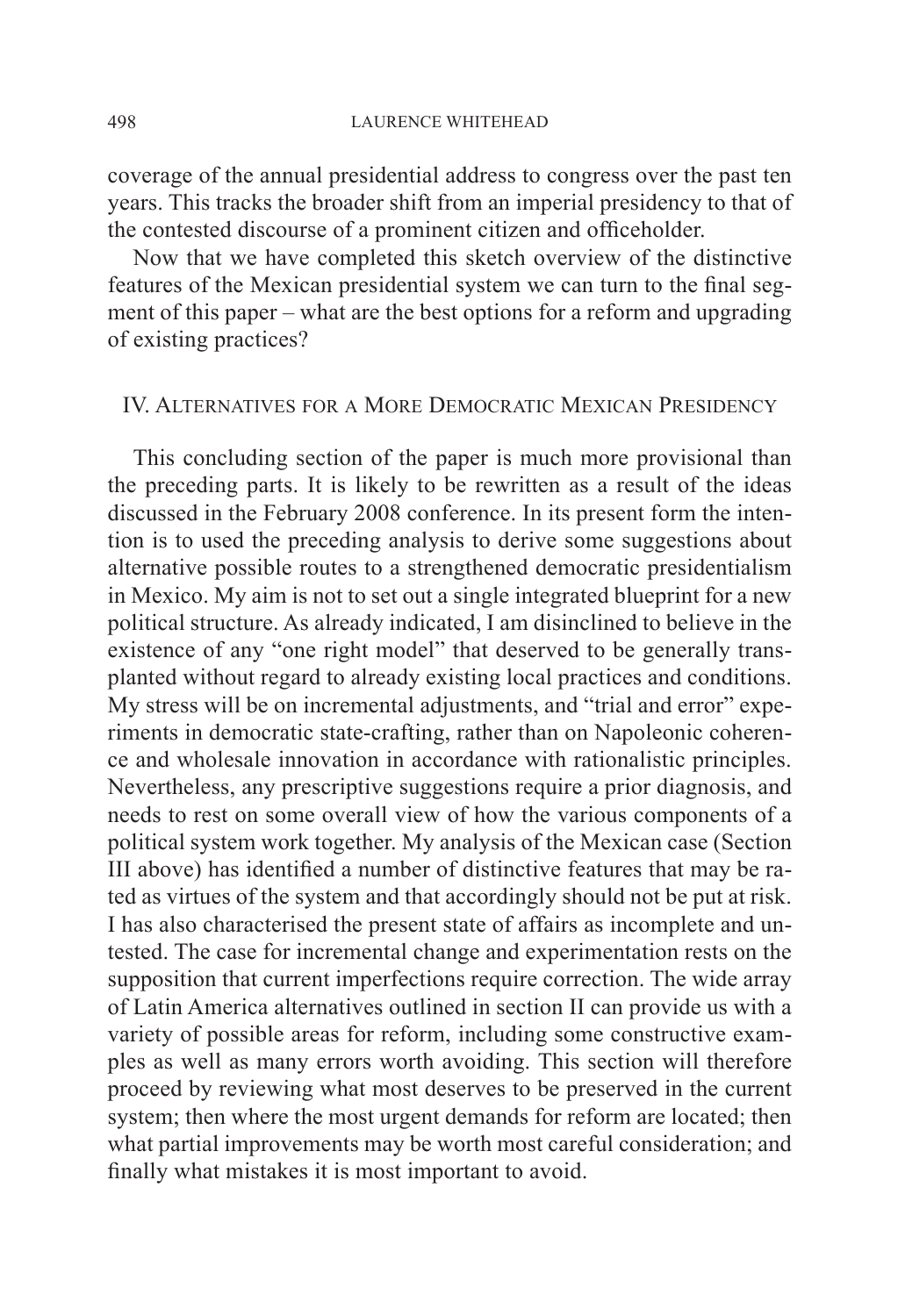Mexico's strong commitment to a highly predictable electoral calendar, and the expectation that all officeholders will complete their terms and then depart, are precious advances toward a well-institutionalised democracy and should not be jeopardised. Civilian control over the military and the security forces is a vital accomplishment. There are merits in the existing unity of the federal executive (no Vice-President, no Prime Minister) which should not be lightly sacrificed given the instability that could arise if one part of the sexennial political establishment were to be mobilised against another. The separation of powers, and in particular the pluralism engendered by state and municipal autonomy is also a democratic advantage that deserves to be preserved and further developed. Trustworthy specialised state institutions also need to be strengthened and perfected, not dismantled (even though the IFE, the Bank of Mexico and the Supreme Court have all become the target of opposition criticism, some of it well-founded). Freedom of association and freedom of expression are also vital and should be not only preserved but extended and reinforced (see below on reforms). With regard to human rights and citizen security the present situation is far less satisfactory, but there have been improvements in both areas over the past twenty years, and these need to be conserved (and extended).

As we proceed through this list of characteristics worth preserving we soon run into adjacent areas that are in fairly urgent need of improvement in terms of urgency the agenda for reform is roughly as follows: The electoral process is not consensually viewed as legitimate. The public is bombarded with political promises generated by a constant succession of electoral campaigns, but the "no re-election" rule means that officeholders cannot be held to account by the electorate at the end of their mandates. The separate branches of government are not adequately co-ordinated. The balance between the initiative – taking and power-checking component of the system has been tilted towards obstructionism.

There is an increasing risk that the office of the presidency may be undermined, despite its central role in Mexico's collective political imagination. In synthesis the current system is not generally viewed as satisfactory, and there is a strong demand for reform. In order to assess the reform agenda it is necessary first of all to decide what features of Mexican presidentialism cannot or should not be changed. Then we need to identify the aspects of the current structure that require improvement. What, precisely are the defects or dangers that any reform is supposed to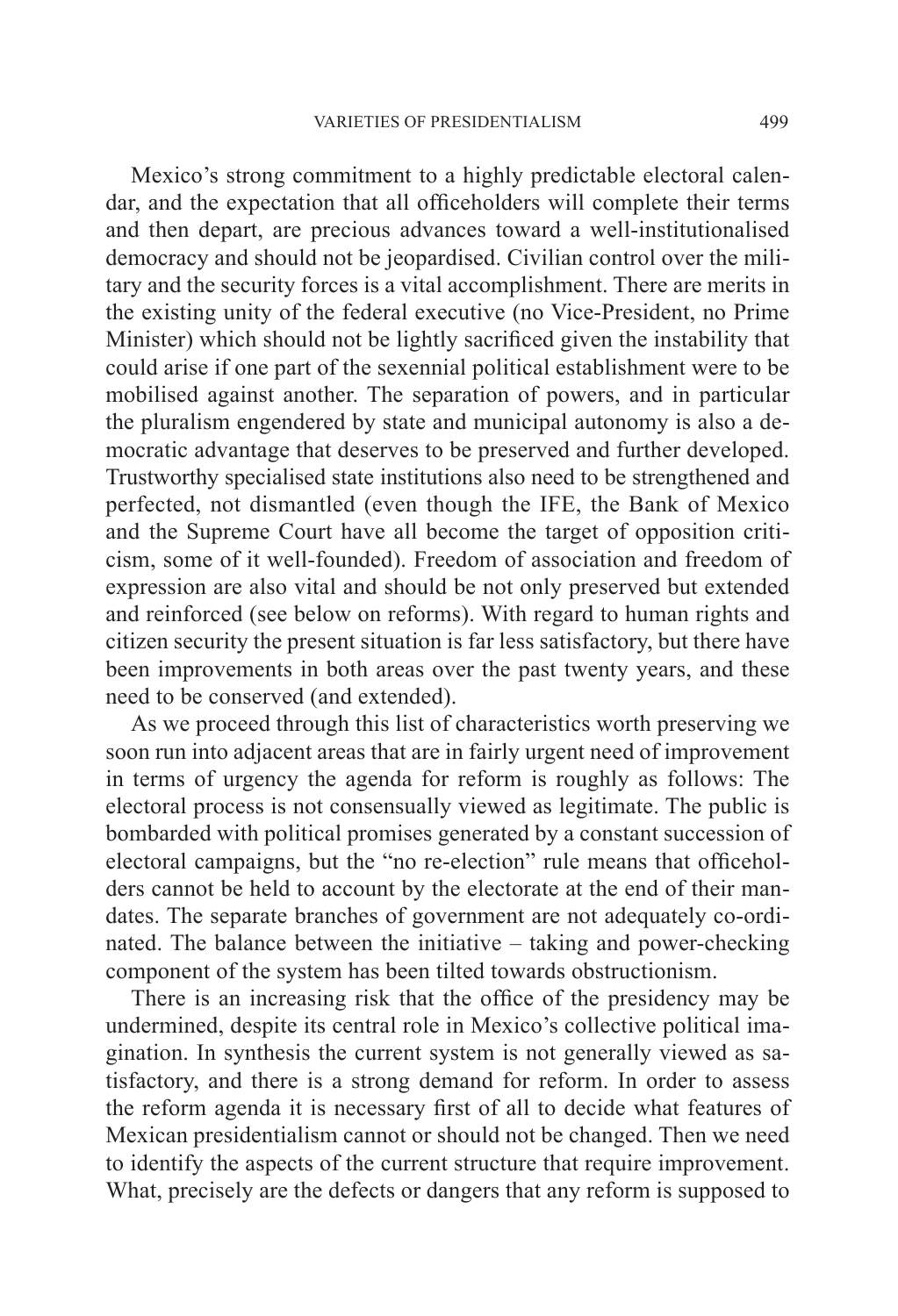mitigate? Third we need to consider whether the problems identified can be corrected at reasonably low cost (i.e. with limited dangers of unintended consequences, or adequate scope for review and reversal if the remedy proves worse than the disease).

I suggest that there are three main areas of difficulty where limited reforms to Mexican presidentialism are worth considering. The first is the legitimacy and precision of the electoral process. This has already been addressed via the current electoral reform, and although further adjustments may be needed, my conclusion is that it would be best to wait at least another six years to see how well the existing arrangements can be made to work, before revisiting that aspect again.

The second concerns what I have termed the "seesaw" relationship between Congress and the federal executive. I will focus these comments about the "deliberative" as distinct from the "decisional" aspects of the governmental process in a high quality democracy.

The third topic is not at present so directly at the centre of the policy debate in Mexico, but I believe that it lurks in the background, helping to explain both the problems of electoral legitimacy and the friction over executive/legislative relations. This concerns the public frustration and disappointment arising from the discovery that —at least so far— the process of transition from authoritarian rule to multi-party democracy has not opened the way to more avenues of popular participation or citizen involvement. Even if the electoral process was put beyond reproach, and the congress turned out to have established a co-operative and effective policy dialogue with the executive, there would still be danger from the charge that the professional politicians had constructed a closed political game (a "partidocracia") designed to screen themselves from inconvenient intrusions of "the people" into their prerogatives as custodians of the governance of the republic.

If this is an approximately correct assessment of the current situation what aspects of the reform agenda improvements deserve priority attention? The recent political reform has attempted to restore confidence in the electoral process in general, and in the IFE in particular. This is rightly seen as an urgent concern, not least because a failure to establish confidence in the integrity of the 2009 mid-term Congressional elections could be disastrous, coming on top of the disputed 2006 presidential contest. It remains to be seem whether the electoral authorities have been defanged by the parties they are supposed to supervise; whether the broad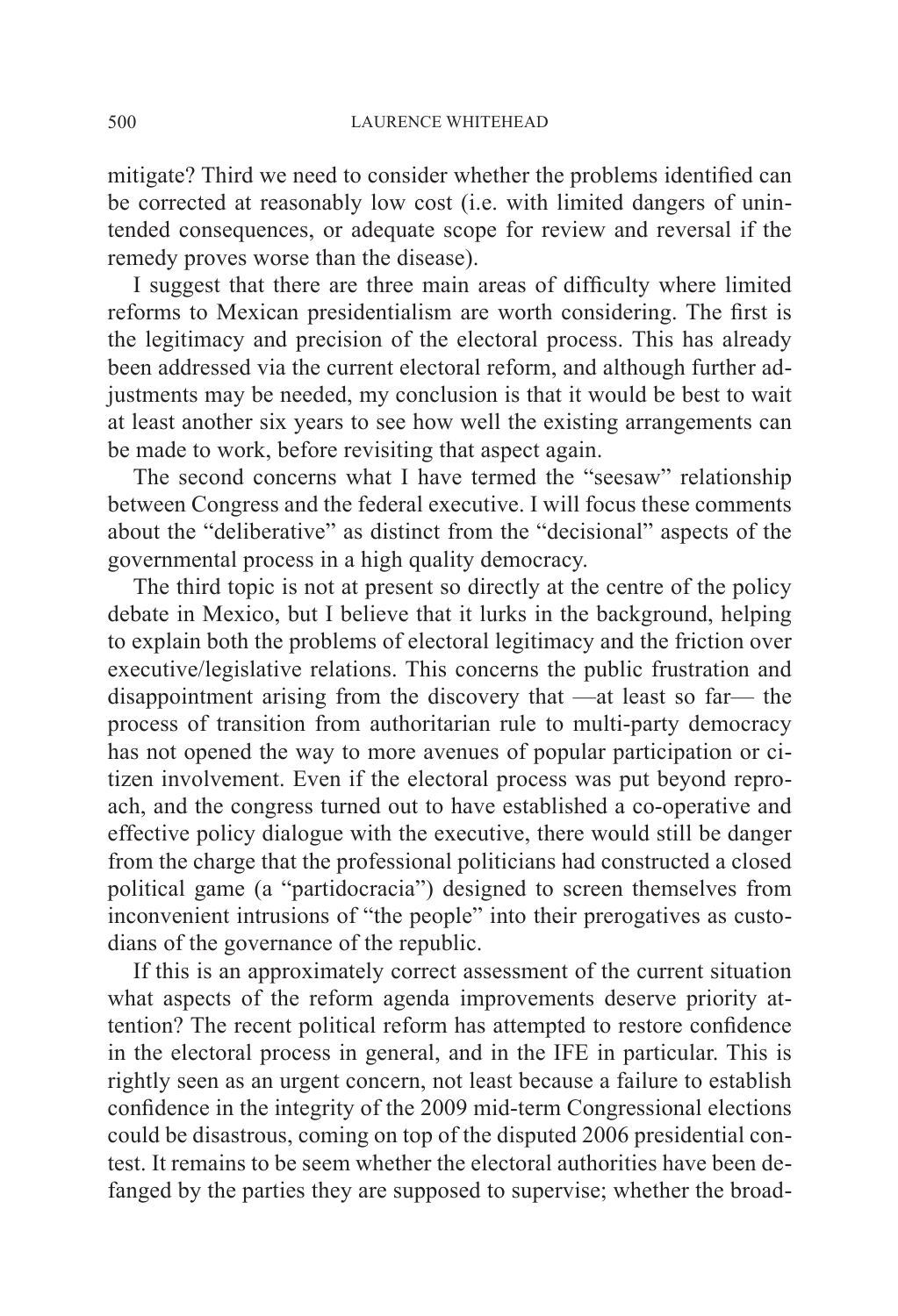cast media will improve their service to democracy now that the flow of public financing into their coffers has been reduced and reallocated; and whether the horse-trading over these reforms will be seen by the voters as an expression of coalition-building and inter-party co-operation, or as a manifestation of disregard by the political class in its entirety for the view and interests of the wider public. But, however well these particular reforms turn out, they only address a fraction of the pending issues. A further reform that might be quite helpful concerns the idea (now adopted) of co-ordinating the schedules for all state and federal elections so that in each calendar year there is only one election day. This could to some extent alleviate the problem of the endless succession of electoral contests, that leave so little space for settled policymaking between elections. There could also be improved procedures for bargaining and conflict resolution between branches of government (e.g. more stable protocols – regulating the annual budgetary cycle), and better coordination between the federal cabinet and the state governments. There are all elements of formal "state-crafting" that could (to a modest extent) improve the functionality of Mexico's democratic presidentist regime. However, repeal of the "no re-election" rule, or the establishment of a parliamentary/presidential regime (e.g. with a prime minister appointed by the President but answerable to the Congress) would represent much more drastic and potentially destabilizing innovations. It is only if the informal climate of political expectations and understandings is extensively prepared in advance that rule changes such as these could be expected to deliver the benefits claimed for them by their advocates.

Others at the UNAM conference have examined a variety of devices intended to strengthen the mutual interactions of Mexico's executive and legislative and to promote stable co-operative relations within a framework of "renovated" presidentialism. These proposals range from granting the executive various new rights (to expedite a certain number of legislative proposals per session, and to veto spending bills, etc.) to granting new powers to Congress (to ratify the appointment of key government ministers, and if need be to censure them, etc.). There are also proposals to abolish unnecessary and archaic practices that create unnecessary friction (such as the President's need to request permission from Congress before travelling abroad). The common characteristic of all these proposals is that they concern rules of control – each party cedes certain legal powers of decision-making to the other, in order to smooth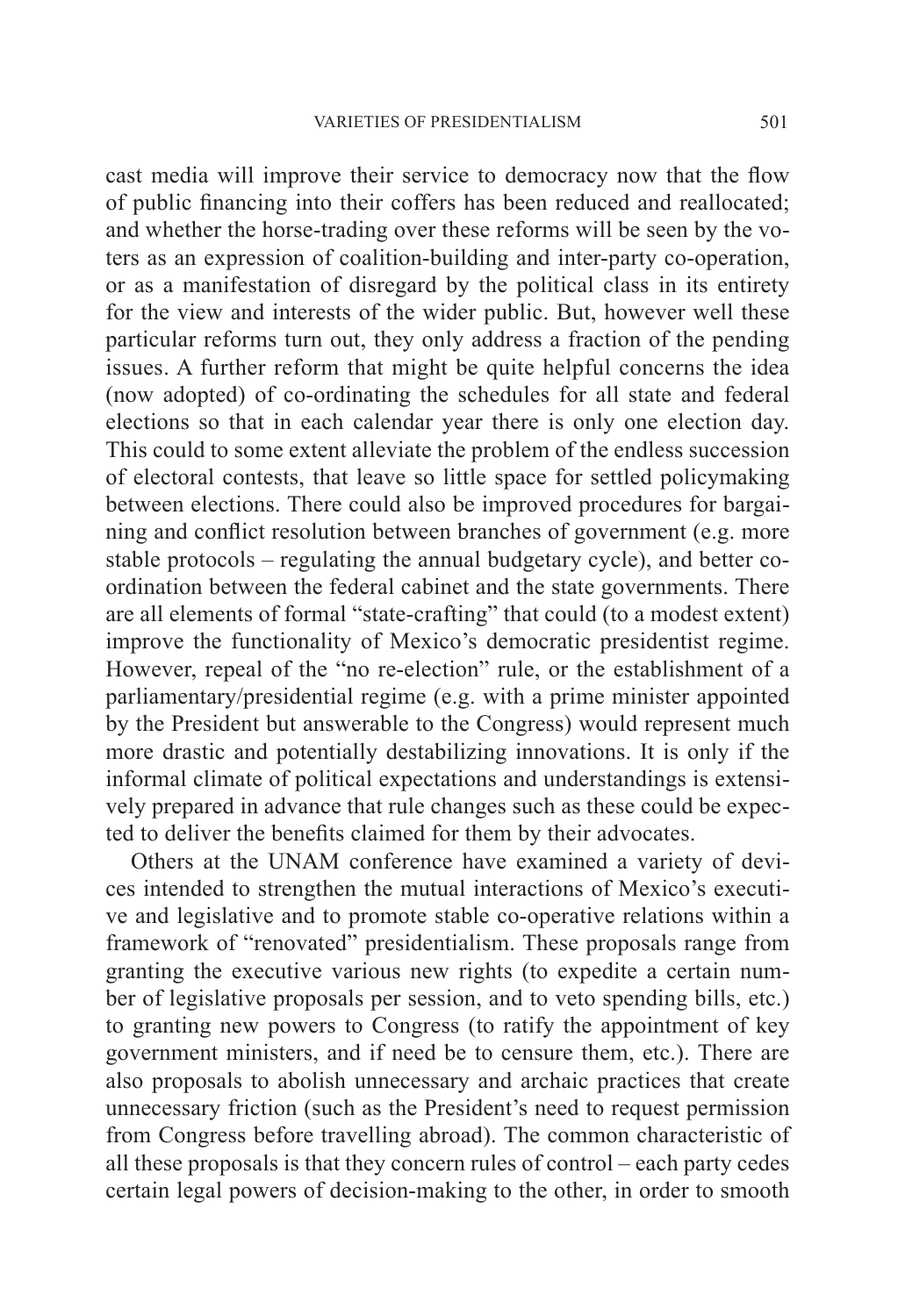decision-making and align incentives in favour of co-operation. I find various of these proposals promising, and note that they can be introduced experimentally and incrementally. So they fit within the general template of the approach that I favour, and others can assess better then me the best sequence and the precise content of each adjustment. What I would like to add to this discussion is a complementary consideration, not an alternative. Democratic theory has recently shifted emphasis from the mechanisms of legislative decision-making to the broader issues of persuasion, education, and value discovery that can be summed up under the term "deliberation". My proposal is that initiatives promoting executivelegislative deliberation could reinforce initiatives directed to more harmonious methods of crafting legislation. What follows is an illustrative suggestion intended to flesh out the deliberative framework. The details can readily be varied, it is the deliberative principle of mutual enlightenment that counts.

Let us start with the idea that the existing annual report of the President on the state of the nation no longer serves its traditional purpose. It is not an exercise in decision-making, but rather one of persuasion, education and agenda setting. How might these deliberative objectives better be served under a renovated system of democratic presidentialism? The existing presidential report covers all the main activities of the executive as a whole, with the President assuming personal responsibility for a host of matters that are not, in fact, his central concern. An alternative would be to arrange for each minister to present a periodic (probably but not necessarily annual) account to Congress of the work of that particular branch of the executive. I would recommend that this innovation be combined with an increased role for congressional committees, so that for example the Secretary of Tourism would present his report to a specialised subset of congressmen, composed of those who had chosen to make tourism one of their areas of expertise. The hearings might take one or more days, and might include the cross-examination of select witnesses, both from the ministry and from the social organisations most active in the sector. At the end of the hearing the congressional committee on tourism (or agriculture, or mining, or defence, etc.) would draft a brief evaluation of the ministerial report and associated evidence. This would not be a vote of approval or censure, but rather a concise summary, noting achievements, intentions, disappointments and (where necessary – but not as the main objective) failings. The report could include recommen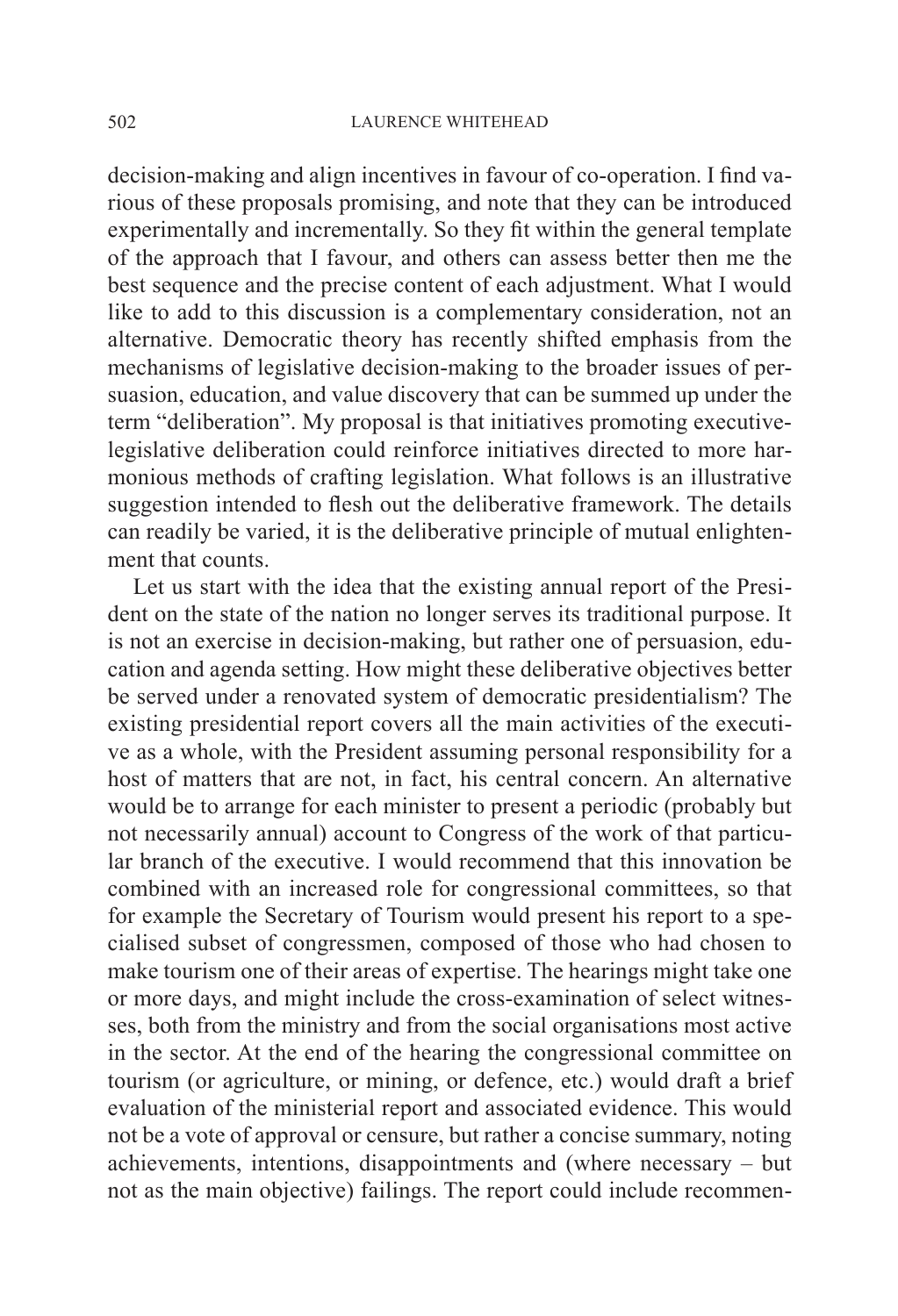dations for future improvements or shifts in priorities. It would be sent for debate and perhaps revision, to the Congress *en pleno* (both the lower and the upper houses). The final corrected text would then be passed to the President for his consideration. The President would not be expected to respond in detail to every report as it arrived, but he too would have a periodic opportunity to report to the Congress (this time *en pleno*) on the series of evaluations and suggestion he had received across the whole range of ministerial offices, and the broad strategy he was pursuing in the light of these congressional deliberations. It would obviously be possible to associate this process with votes of censure directed against individual ministers who were judged to be failing in their duties, but if the process of confidence building and informal evaluation gained authority such "disciplining" responses would become secondary and last resort. Thus the danger of irresponsible asambleismo might be conjured, and replaced by the prospect of mutually enlightening dialogue between executive and legislative. This formula could enhance the accountability of individual ministers without breaching the crucial (and in Mexico highly valued) principle of a unitary presidential-led executive. It would also enable congressmen to demonstrate to their electors that they were focussing their attention on serious and specific questions of public policy. And it might raise the level of public debate and understanding (e.g. relevant extracts from the hearings and reports could be broadcast live on a dedicated public television channel).

This reference to public education brings me to the third topic where innovations might stabilise a renovated and more democratic presidentialism. If the electoral calendar has been sacralised and is not to be tampered with, then the President cannot be granted power to dissolve Congress. Nor can Congress be granted the right to impeach the President. Better electoral transparency and more co-operative executive-legislative relations could reduce the dangers of direct confrontation between these to rival expressions of popular sovereignty, but in the end they may still clash. So some last resort system of tie-breaking may be required to deter the two branches from pressing their disagreements to the extreme, and to generate a binding decision when all attempts at conciliation and compromise have come to naught. In very limited circumstances the judiciary may be required to provide such arbitration (as in the question of the Presidential right of veto over spending bills). But the courts need to be kept out of political disputes, except where some very precise constitutional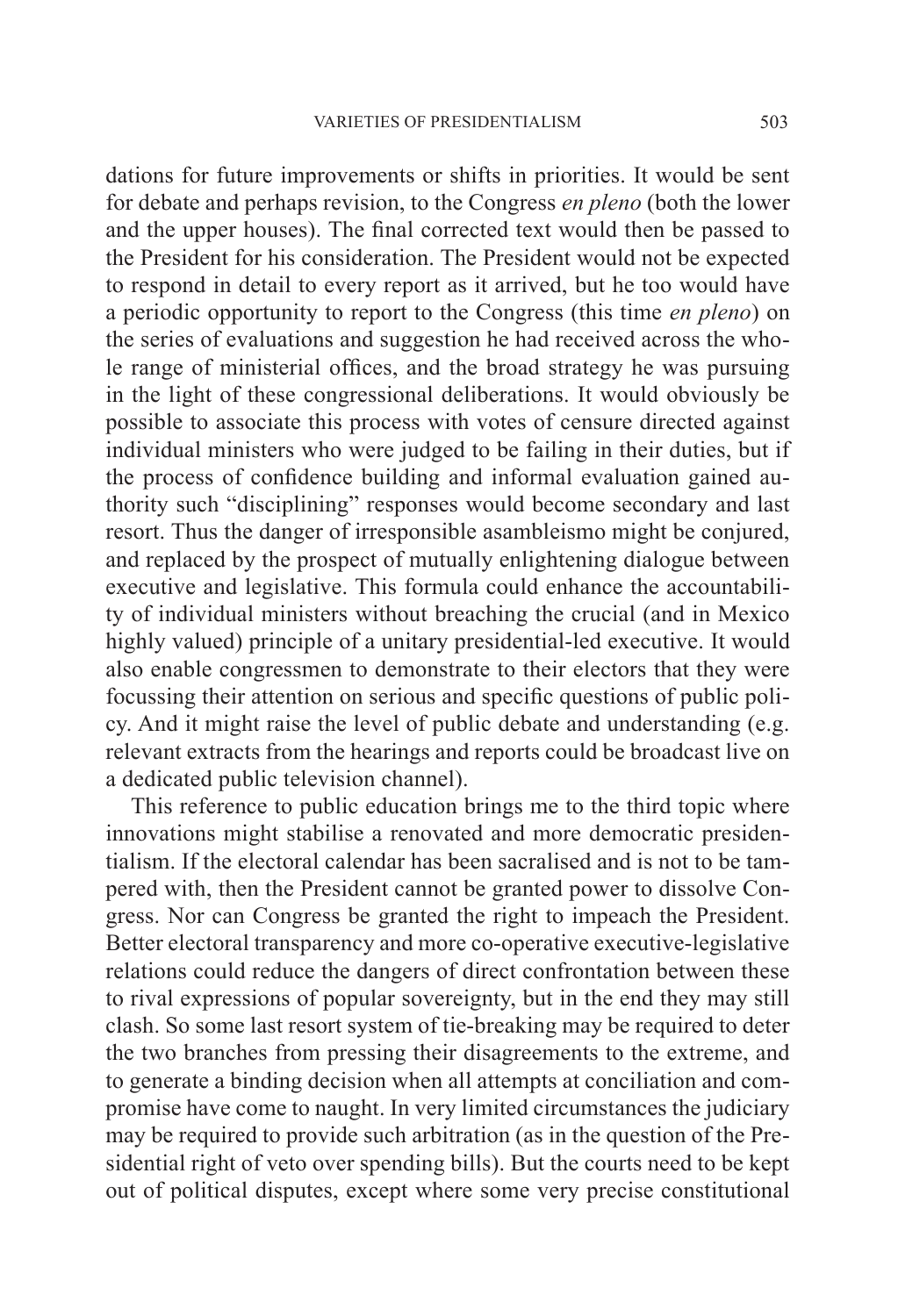ruling is at stake. It is the electorate, rather than the judges, who should be the ultimate tie-breakers. But under the no re-election rule, Mexican voters are deprived of the chance to approve or withhold support from politicians by granting them a second term.

Finally, therefore, I would like to conclude this provisional survey of possible alternatives by drawing on the second section of the paper, to highlight a range of dangers well worth avoiding. Although a case can be made for the convening of a Constituent Assembly to rewrite the constitution as a whole (a measure that proved productive in Brazil in 1988, for example) this is not a step that should be taken lightly, and not one likely to work well in the current political climate in Mexico. Recent experiences in South America have shown that such conventions, rather than laying the foundations for a permanent new political order, can actually generate insecurity and polarisation. Mexico would do better to negotiate partial and incremental reforms within the rules provided by the 1917 Constitution, rather than attempting a *tabula rasa* that would probably stimulate greater confrontations and worse design errors. The priority should be to make the 1917 system work to its full potential (not something attempted between 1928 and 1996). Within this framework it would still be possible to operate a different set of presidential rules. For example, the original design was for a presidential term of only four years. It might also be possible to consider the reintroduction of the office of the Vice-President (so that if the voters wished to continue on the path set by the executive in particular term they would have the option of selecting the incumbent's running mate as his successor). This might be a better way to combine the possibility of continuity with the benefits of limited terms. Whether a four or a five year presidential term should be associated with the possibility of a single second term, either straight away for after a one term interval, is less clear to me. I find it easier to envisage this rule change (which is quite common in the rest of Latin America) than a parliamentary/presidential option (which seems to me too drastic a break with Mexican ideas and experience of presidential leadership). But the "no re-election" tradition is also very compelling, especially as regards Presidents and state governors (Congressional reelection with term limits could improve the professionalism accountability, and career structures of Mexican legislators and thus perhaps reduce the frictions arising from excessive veto playing). Above all, however I would recommend that any change to the re-election rule should not take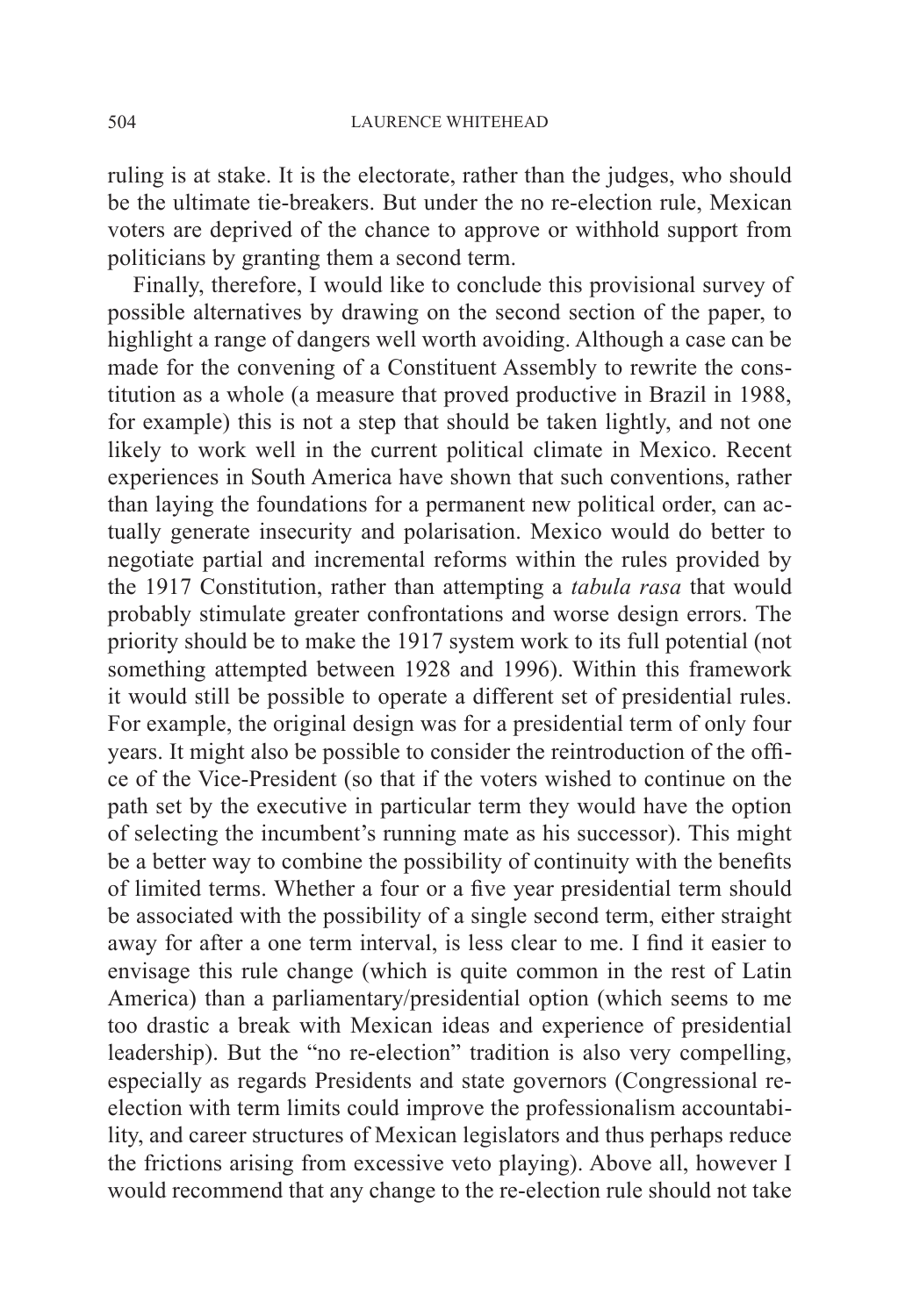effect until after those who introduce it have left office. This is a crucial difference from the prevailing practice in the rest of Latin America, and is essential if Mexican public opinion is to be persuaded of the long run systemis collective interest benefits of such a reform.

My proposal to allow the electorate last resort tie-breaking role is as follows: It would be necessary for the two sides to invoke a specific "irreconcilable differences" procedure that could only be triggered once in every three year congressional term. Both executive and a simple majority in the legislative would have to agree that the issue in question should be accorded that status.<sup>5</sup> They would then have to draft a very precise definition of the policy agreement in question (for example, a detailed law, ready for enactment, on the reform of the energy sector, or whatever). So the question put to the electorate would be a clear and consensually agreed choice along the following lines. "The government recommends the enactment of the attached law. A majority in congress believes it should not be enacted. The electorate is invited to vote "yes or no". The IFE could be assigned the task of ensuring that both sides of the issue were presented to the voters in a balanced way, and that the importance of citizen participation was broadcast through the media. The decision of the voters would be accepted in advance as binding provided some reasonable threshold of electoral participation (say 25% of the registered voters) was achieved. If the turnout was below that threshold the law would not be enacted.

The objective of this mechanism would be to give the electorate a sense of involvement and responsibility concerning the most controversial questions in dispute between the executive and the legislative. But it is designed to avoid excessive and irresponsible plebiscitarianism. In most cases the two branches would have a strong incentive to settle their differences by compromise rather than risk repudiation by the electorate. The mechanism could only be used once in every congress so only the most crucial and otherwise insoluble issues would be suitable for its application. The law in question would have to be carefully drafted and fully debated before the voters had their say, so irresponsible plebiscites on poorly defined issues should be avoided.

 $5$  It would be possible to provide that only one side needed to declare irreconcilable differences in order to trigger this mechanism. My proposal is more cautions and consensual. It should be tried first, but could be reconsidered in the light of experience.